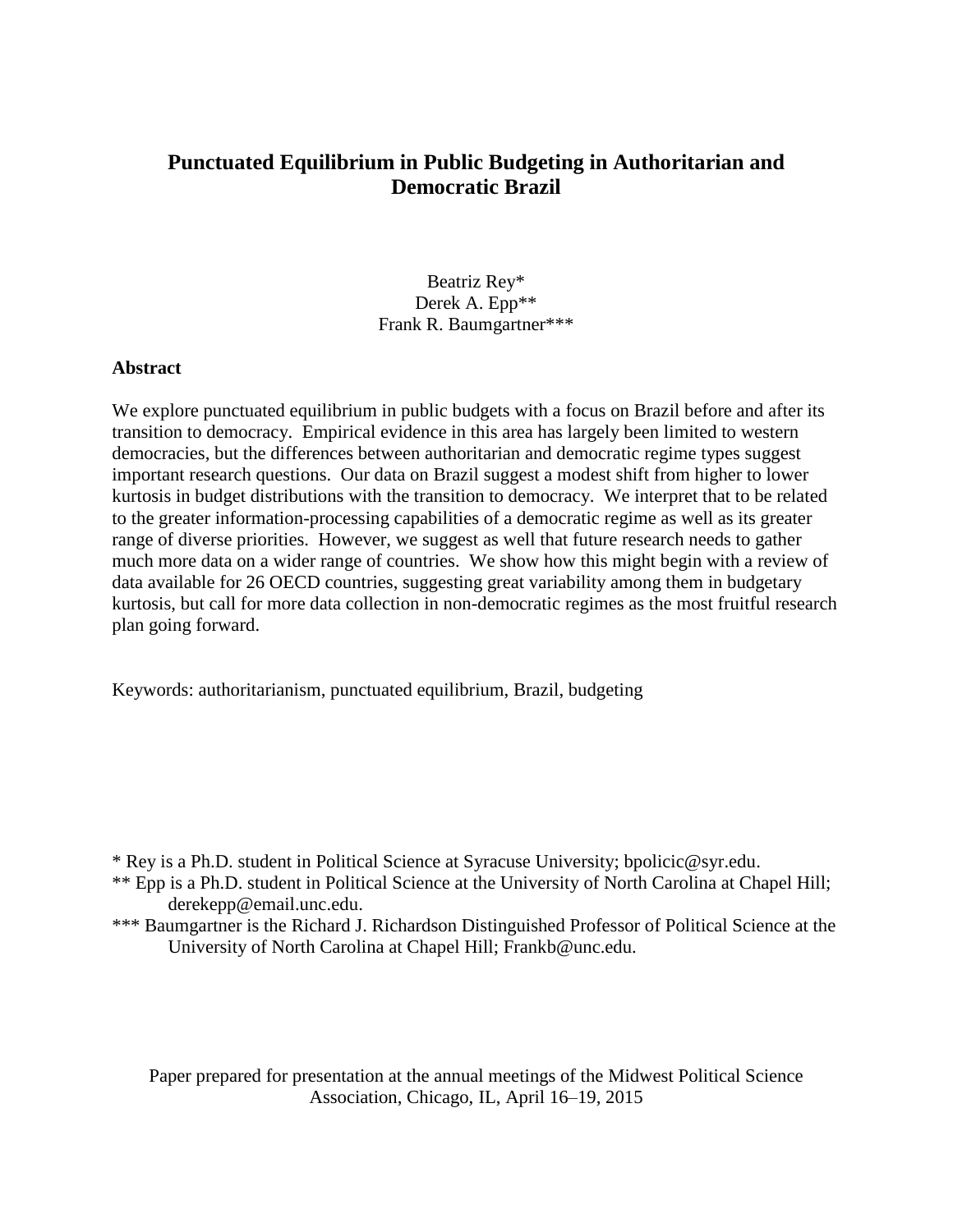Punctuated equilibrium theory (PET) describes how as a consequence of disproportionate information processing public policies change in a series of fits and starts, alternating between long periods of stasis where negative feedback forces maintain the status quo and brief, but dramatic, periods of change. While the theory accurately describes a broad range of policy activities, studies of PET have looked almost exclusively at Western democracies, where the wide availability of public budgets and other policy indicators facilitate longitudinal analysis. For example, the 2009 article "A General Empirical Law of Public Budgets," focused only on European and North American democracies.

We test PET across different political regimes and suggest a research strategy for expanding on this idea. First, in the context of authoritarianism and democracy by analyzing public budgeting in Brazil from 1964 to 2010. We propose that authoritarian regimes are worse at gathering, processing, and responding to information about societal problems than democracies because they have fewer independent sources of information, and indeed they may suppress certain kinds of information or have highly focused policy priorities. These characteristics may be partially counter-balanced by a greater ability to react to changing circumstances, given the lack of institutional constraints such as generating a super-majority or even a regular majority in a democratically elected and independent legislature. The relative advantage that democratic regimes with a free system of the press and active social mobilizations have with regards to signal detection and problem recognition are poorly understood. Indeed, we know of no research that systematically compares authoritarian and democratic regimes with regards to these issues, so we push forward a new research idea here. We expect that public budgeting will exhibit greater levels of punctuation in Brazil during periods of authoritarianism as compared to under democratic rule. Indeed, our evidence points strongly in this direction.

1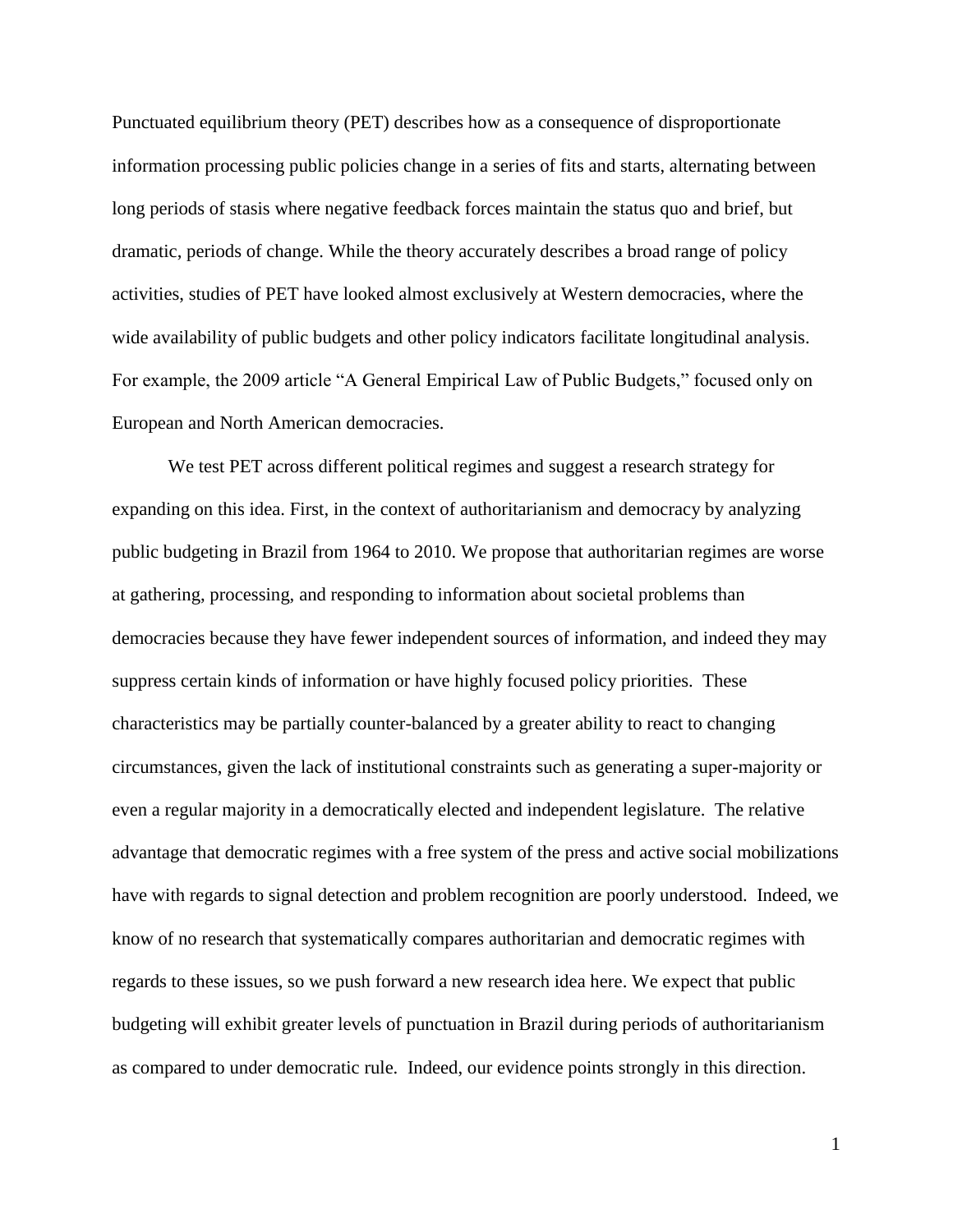We then move to a consideration of a research approach to test these ideas. We show the feasibility of testing levels of punctuation based on the tentative beginnings of such an approach offered by Jones et al. (2009) in which the authors compared LK scores (a measure of the degree of punctuation in a budget) across the seven countries in their study with a measure of "institutional friction" based on the number of "veto players" and institutional hurdles to policy change. They found that the UK, with its low-friction Westminster system, was significantly lower in kurtosis than such countries as the US or Belgium which had much higher levels of institutional friction. However, based on only seven observations, all being democracies, that finding was only tentative. A research approach that would incorporate wider range of systems showing much greater variability in institutional design, indeed moving from full dictatorships to full democracies with many veto players, would offer much greater analytical power. We give examples of how this might be done.

Our dataset for Brazil is comprised of all available authorized budgets extracted from the Institute of Geography and Statistics (IBGE) and the Budgetary Law (Lei Orçamentária Anual, LOA) from 1964 to 1985 and from 1995 to 2010. The periods of analysis cover the years of authoritarian rule (1964 to 1985), and, in the democratic period, the years of center-wing party rule (1995 to 2002) and the years of left-wing party rule (2003 to 2010). Public budgets from 1986 to 1994 are unavailable due to issues of data reliability. The total number of observations is over 1,500. To our knowledge the dataset assembled here is the longest and most accurate account of budgeting in Brazil publicly available. Empirical tests are straightforward. We draw distributions of percent changes in spending for the authoritarian and democratic periods. Comparison shows that authoritarianism is associated with a greater tendency for both incremental change and dramatic punctuation.

2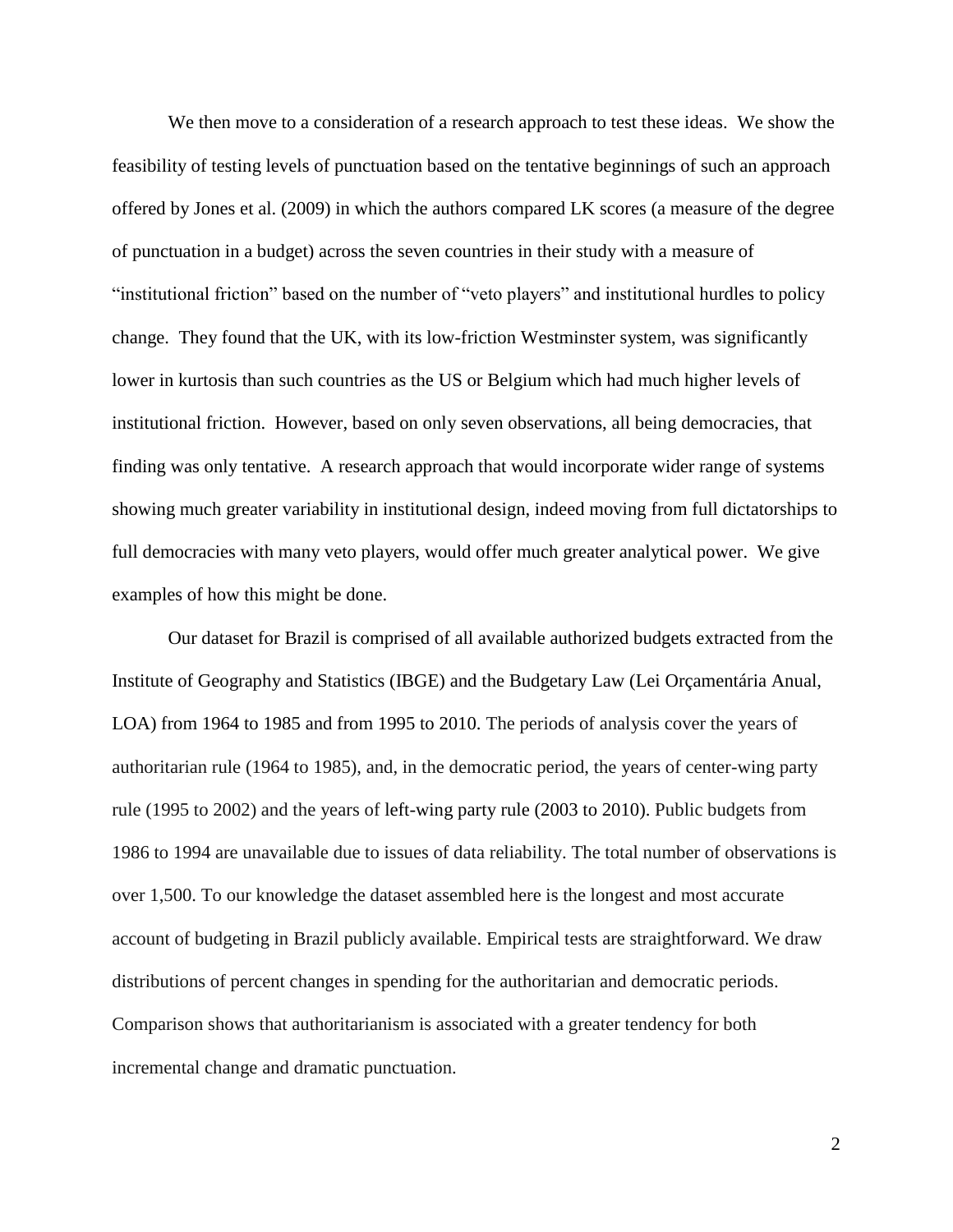Our contribution is to push PET forward by looking at the impact of institutional forms on patterns of budget reallocations. For all the regimes we examine there is a combination of policy stability and punctuations, implying that the distinction between authoritarianism and democracy (or different forms of democracy) is not fundamental for understanding budget allocations. The levels of punctuation observed differ substantially however. Theoretically we would expect democracies to have greater informational capacity than other political regimes and this idea finds support in the data. Policy instability can be added to the long list of attributes that favor democratic governance over its alternatives.

## **Background**

Baumgartner and Jones developed PET in 1993 through in-depth case studies of particular policy issues, such as nuclear energy and pesticide use. They found that policy changes in these areas were predominately incremental, but that occasionally radically new ideas would gain momentum causing a tidal shift in budgetary commitments toward these issues. In later work (2005) they introduced a more generalized methodology to demonstrate that government policymaking is a fundamentally erratic process; characterized by long periods of equilibrium that are intermittently punctuated by dramatic changes. Their argument was this: Because policymakers are boundedly rational and the processing capacity of political institutions is constrained by rules, governments are disproportionate processors of information. The effects on policy change are two-fold. On one hand, an extreme allegiance to the status quo is built into the system. If attention is scarce, most issues most of the time will be ignored and it is difficult to justify changing the status quo in the absence of attention. But issues cannot be ignored indefinitely; societal problems that are typically ignored will grow worse over time and eventually need to be addressed. When an issue finally receives attention, policymakers may be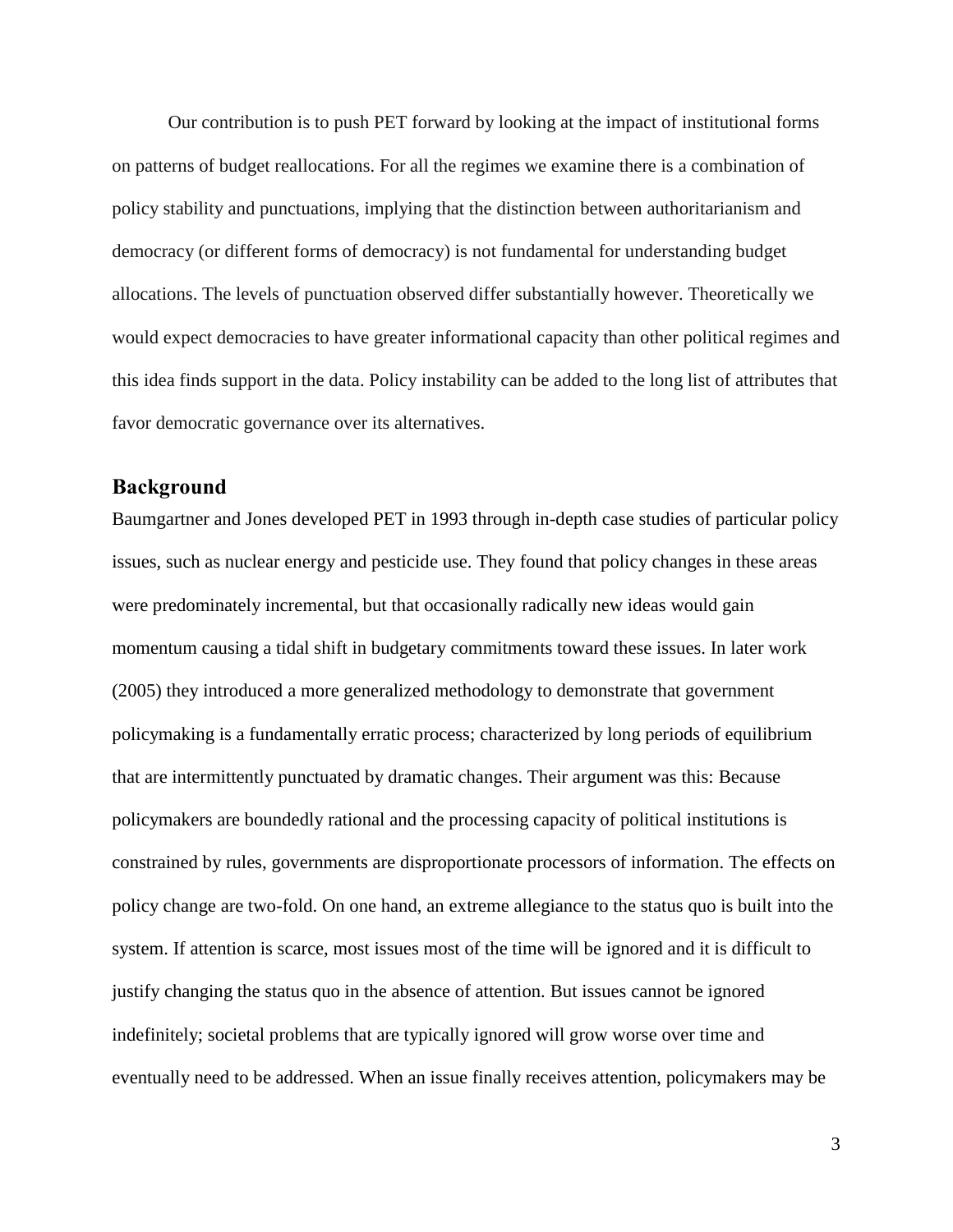forced to enact dramatic policy changes, if only to catch up for the lack of moderate adjustments they failed to make as the problem slowly developed. Thus the model describes a system characterized by friction, where negative feedback forces are predominate, but occasionally give way to periods of rapid self-reinforcing change. With policymakers responding only to a limited number of urgent problems at any given time, issues beneath a threshold level of urgency are simply put on the back burner as attention is focused on the most pressing issues; there are always more issues that deserve attention than time to attend to them.

Disproportionate information processing has empirical implications. Padgett demonstrated in 1980 that the incremental model of budgeting (Wildavsky 1964) implied that changes in government policy would be normally distributed. If the inputs relevant to governing are stochastic and independent then policies based on an unbiased aggregation of these inputs would from the Central Limit Theorem result in a normal distribution. PET suggests that because governments are disproportionate processors of information the input aggregate process is far from unbiased. Instead some inputs become entrenched and received intense scrutiny, while many others are routinely ignored. Occasionally this balance is upset and inputs that were previously considered trivial are reprioritized as important indicators of some underlying social problem. Thus PET theory predicts that policy changes will fall into one of two categories: incremental when the status quo prevails, and dramatic during rare periods of imbalance.

Empirical support for this prediction is substantial. A long line of scholarship finds that distributions of changes in public budgets display a punctuated equilibrium pattern, characterized by high central peaks, "weak shoulders," and very long tails (Jones, Sulkin, and Larsen 2003; Jones and Baumgartner 2005; Breunig and Koski 2006; Baumgartner et.al. 2009; Jones et.al. 2009; Breunig, Koski, and Mortensen 2010; Robinson et.al. 2014). This research focuses on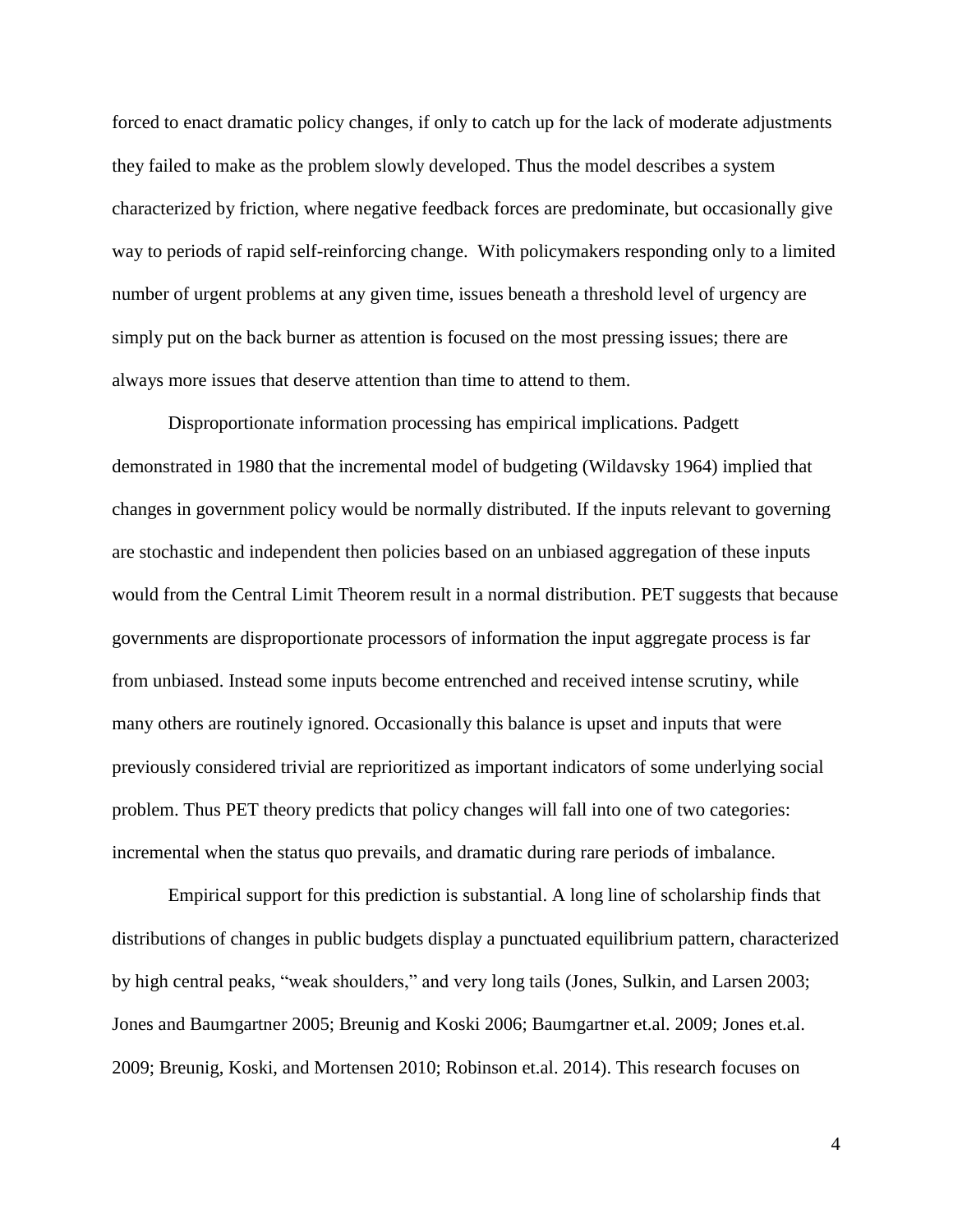kurtosis, a summary statistic that measures the peakedness of a distribution. Higher kurtosis is generally taken as evidence of greater friction in the policy process that produced the given change distribution.

To date, Lam and Chan (2014) have conducted the only test of the PET in the context of nondemocracies. (Pauw (2007) also demonstrated that South African budgets showed high levels of kurtosis, based on an analysis of program-level budget data from 2003 through 2010.) Looking at the case of Hong Kong, Lam and Chan propose that nondemocracies are characterized by greater friction than democracies because the constitutional design of these regimes centralizes power at the highest level of government, blocking out external interferences to political processes. According to them, in the absence of electoral and participative mechanisms that are characteristic of democratic governments, officials lack the incentive to monitor and respond to the external environment. Of course, one could also note that the nondemocratic regimes face few constraints once they decide to reallocate resources: there is no requirement to bargain with an independent legislature, rival parties, or other veto players who may stand in the way of smooth adjustment to shifting needs. Thus, one could potentially argue that the merit of authoritarianism is in giving full control to the executive to respond to shifting social issues as needed. On the other hand, informational capacity is typically reduced.

Within such a system, Lam and Chan argue, under-response or stasis is extended; changes are reduced to prolong stability through mechanisms of negative feedback. However, the authors predict that pressure for change can build up to dangerous levels; especially when it reaches levels high enough to threaten the authority of the regime. The result of the two dynamics is a highly punctuated policy process "in which the policymaking is too insulated to react until the built-up pressures can no longer be resisted. But once it happens, the policy

5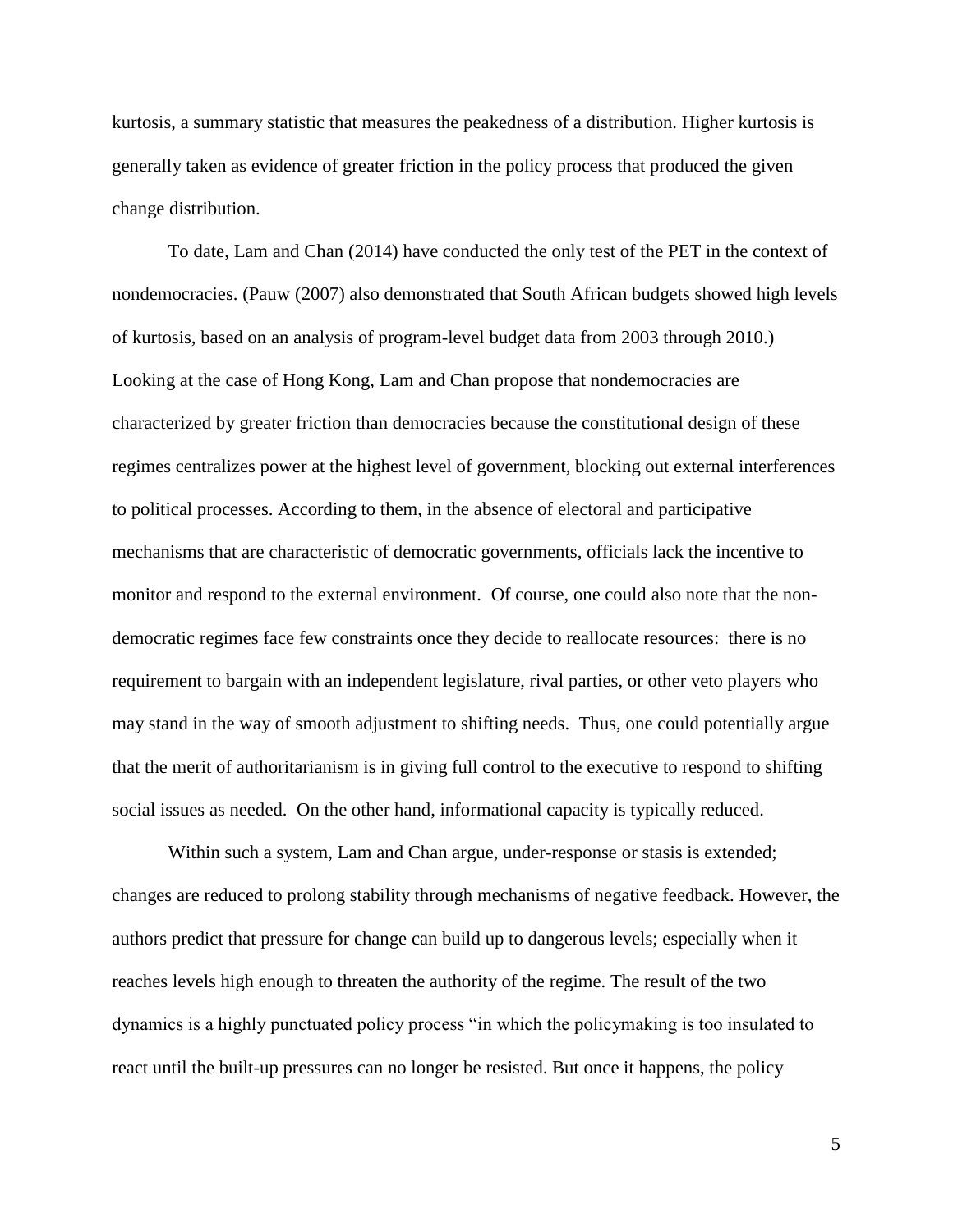response can be radical and extremely forceful" (Lam and Chan 2014; 123). We join Lam and Chan in pushing forward to investigate patterns of public budgeting outside the context of advanced industrial democracies.

### **Hypotheses**

Democracies at a fundamental level are designed to translate citizen inputs into policy outputs. This is most often achieved through the electoral connection: officer holders wishing to keep their jobs must legislate in accordance with their constituents' political attitudes. Thus the onus is on policymakers to be active seekers and consumers of information. Lazy representatives who ignore the problems facing their constituents may soon be voted out of office.

Policymakers in authoritarian regimes do not have to answer to voters. This erodes the informational capacity of authoritarian governments on two fronts. First, it creates few incentives for leader to seek out information. Indeed, structures that facilitate the flow of information in democracies, such as freedoms of speech and press, are often missing in authoritarian regimes and information is frequently censored or manipulated in favor of the regime. Second, whatever information is received by policymakers can more easily be ignored. Autocrats who want to keep their jobs must act only when problems have grown to such an extent that unrest, either within the regime or society at large, appears eminent.

Another set of institutional features of democracies and authoritarian systems works potentially in another way. The autocrat controls the levers of government; the democratic leader may have to negotiate more compromises. So, whereas democratic leaders may get more signals and be more aware of changing social demands or trends, they may not have the capacity unilaterally to respond. An independent legislature, a judicial body, or members of rival parties sharing control of a coalition government may refuse to cooperate; in sum a democratic regime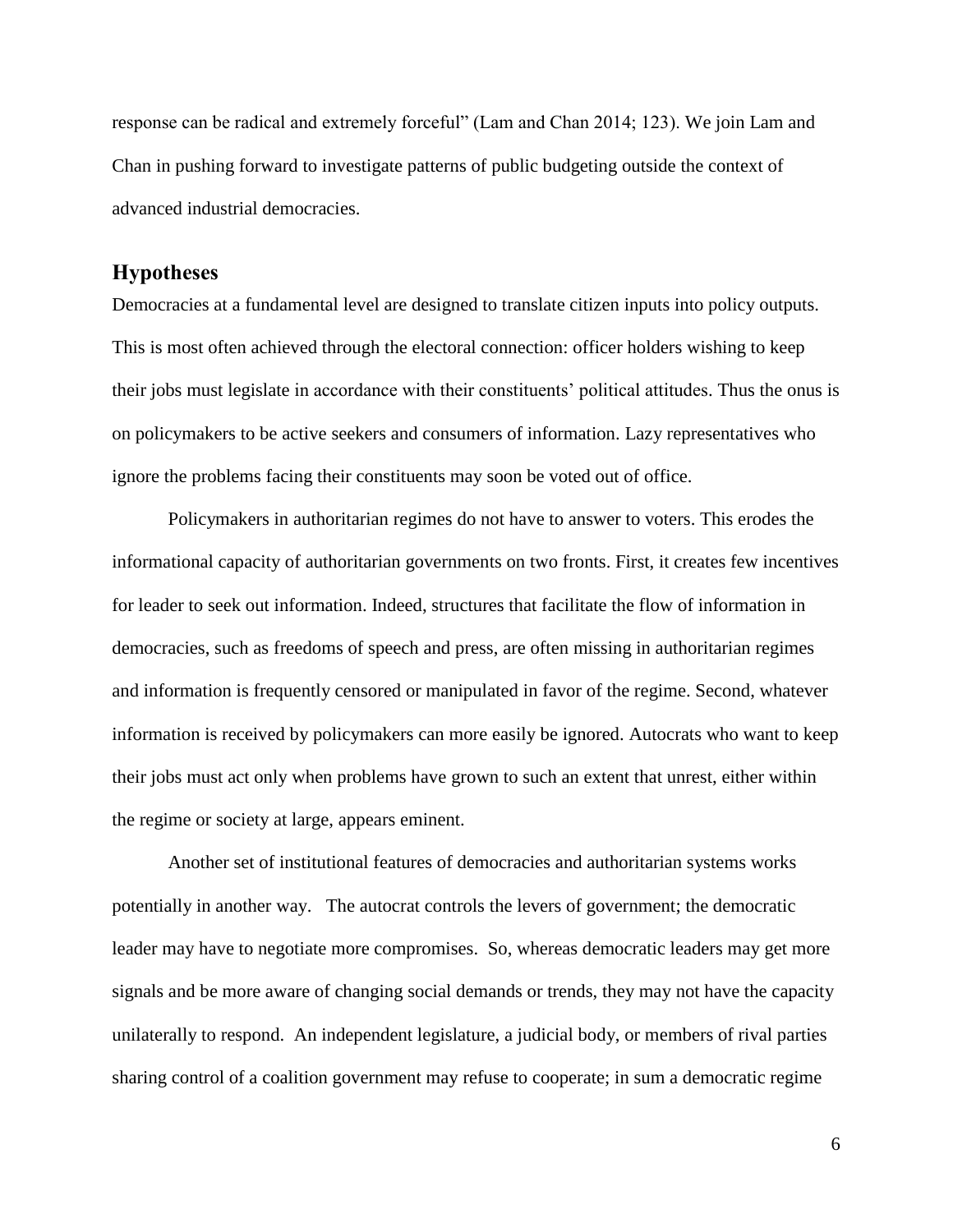typically has some institutional barriers to action, and these are usually much greater than what would exist in an autocracy.

In all, we propose that democracies operate with fewer frictions than other political regimes. Every government has a certain threshold of institutional response. Below the threshold policymakers ignore problems; above the threshold they attempt to solve them. We argue that because authoritarian regimes lack an electoral connection the response threshold is higher than in democracies. In democracies, problems can be safely ignored only until representatives worry that their constituents will vote them out of office. Policymakers in authoritarian regimes can ignore problems to the point at which social discontent threatens regime stability. Voting is much less costly than revolt, so in general we can expect democracies to be more response to information. Thus, we hypothesize:

#### *Public budgeting in democracies will show lower levels of kurtosis than other political regimes.*

Of course, not all authoritarian or democratic regimes are the same. Leaders of some authoritarian countries have grander ambitions than preventing revolt and may therefore be more responsive to information. Examples of authoritarian regimes that adopt democratic institutions to maintain power are abundant in the literature (Gandhi & Przeworski 2007, Brownlee 2007, Gandhi 2008, Magaloni 2008, Malesky & Schuler 2010; Brancati 2014). Furthermore, the electoral connection in democracies can be weakened by special interests, principal-agent problems, discriminatory voting laws, or entrenched incumbents. Our expectations are not absolute. Some authoritarian regimes may operate with fewer frictions than some democracies, but we expect the opposite will be true in the great majority of cases. More importantly, we hope to lay out the beginnings of a research program that would test whether the informational advantages of democracy outweigh some of the institutional powers of the autocrat in terms of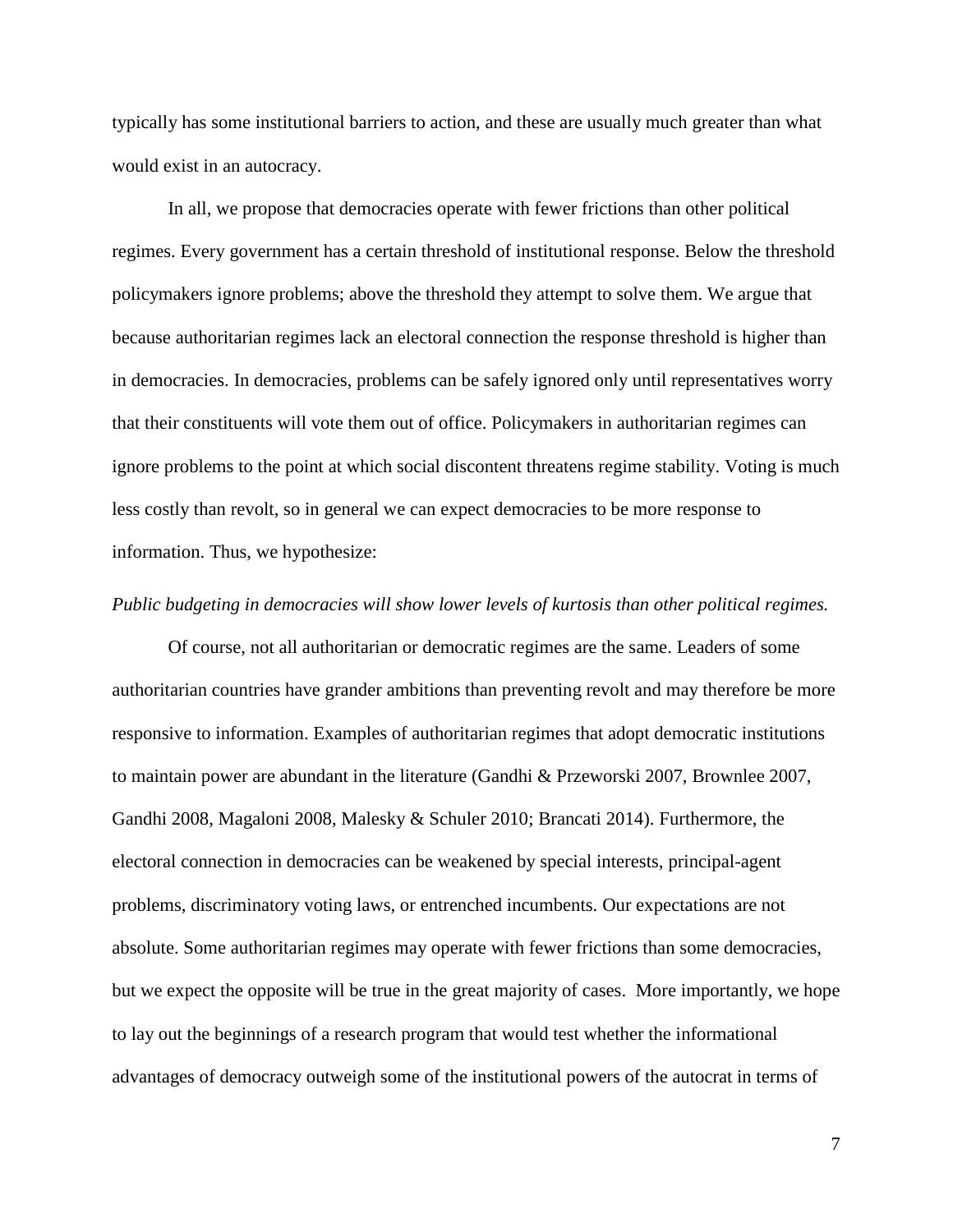producing smooth adjustments to changing social or economic circumstances. This will demand much more data collection and testing than we do in this paper, so here we focus just on a simple comparison of pre- and post-democracy Brazil.

### **Data**

We introduce a new dataset: public budgets in Brazil from 1964 to 2010. Previous scholarship has focused almost exclusively on Western democracies because these countries make available longitudinal data. Using original source documents, we assemble budget data for Brazil during periods of both authoritarianism and democracy, allowing a unique test of PET theory. Before proceeding to results, we briefly review Brazilian politics and budgetary procedure during these two periods, and describe the data.

#### *The Brazilian polity*

Our analysis focuses on the years of authoritarian rule (1964-1985), and, in the democratic period, the years of center party rule (PSDB, 1995-2002, during which the president was Fernando Henrique Cardoso) and the years of left party rule (Workers' Party, or the PT, 2003- 2010, during which the president was Luiz Inácio Lula da Silva). We divide the Brazilian military regime into two periods. The first (1964-1974) was characterized by the dominance of the hard-liner group of military officers, economic prosperity and relative absence of social unrest. The second (1975-1985) was characterized by the dominance of the moderate group of military officers, economic crisis, and presence of social unrest.

The first period of the military regime was marked by the severe restriction of political and civil rights. The government interfered in almost all labor unions and civil society organizations, strikes were banned and student movements were declared to be extinct. Political rights were also suspended. The government established indirect elections for presidents and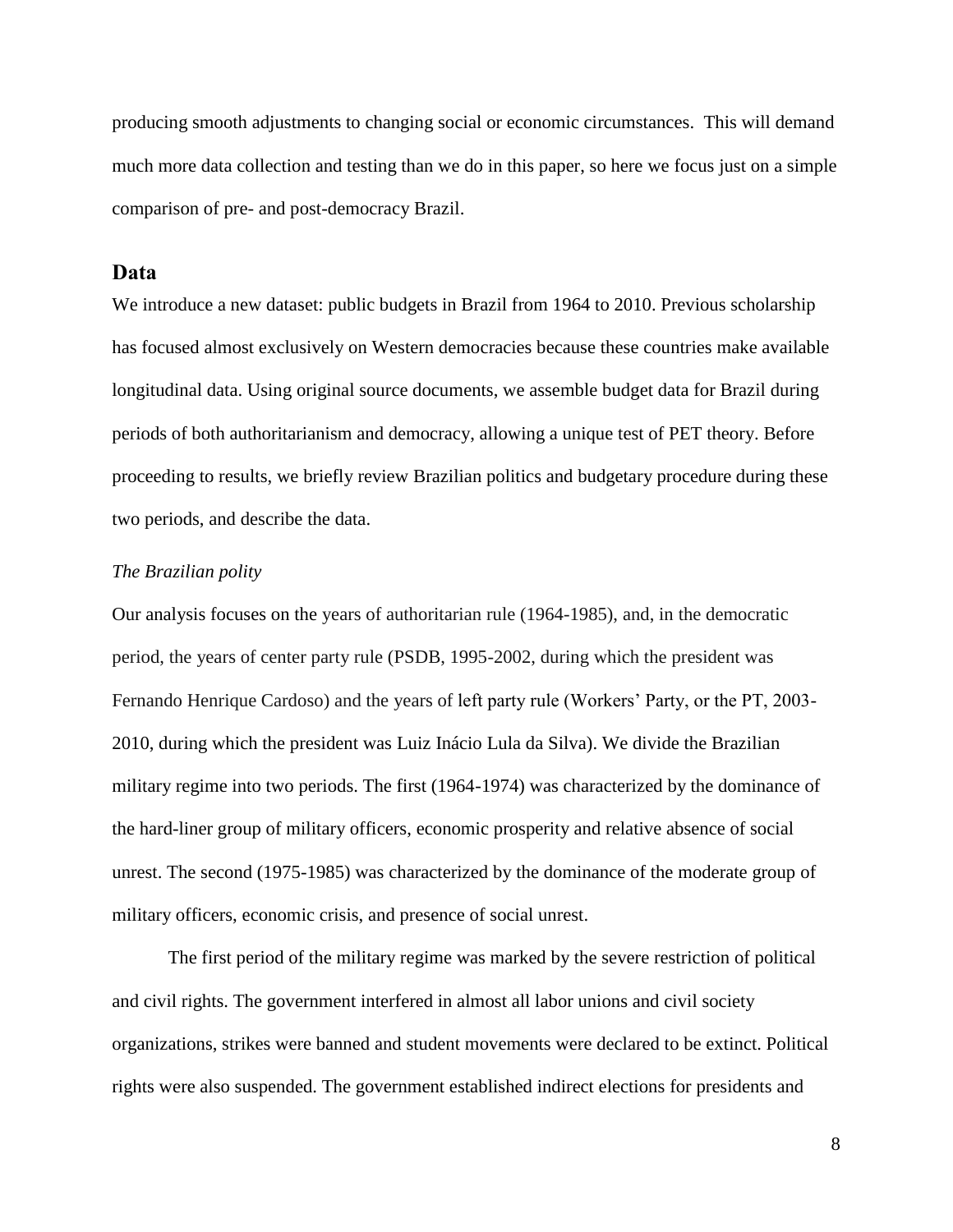governors. Only two political parties were allowed to exist: the Aliança Renovadora Nacional (ARENA), the regime party, and the Movimento Democrático Brasileiro (MDB), the opposition party. During this period, rulers temporarily shut down Congress in 1968 and edited the Institutional Act 5 (AI5), suspending all democratic rights and constitutional freedom. The economic crisis was quickly mitigated by the military regime. At that moment, economic growth, which was the consensus goal of the upper classes that formed the ruling coalition, was secured through the "economic miracle." Not only was the ruling coalition united with the military rulers, but also there was a united military leadership with a clear vision.

During the second period of the military regime, Brazil's economy started to suffer the effects of the oil shock of 1973 combined with the maintenance of investments in unfavorable conditions. Although the government tried to contain the crisis, a second oil shock (1979) jeopardized its plan. The annual rate of inflation did not stop growing during this period, which did not stop the Brazilian military regime from focusing on economic growth at all costs (Skidmore 1988). President João Figueiredo, the last military ruler to occupy office, turned to the IMF for assistance (Baer 2014) in 1982. Several sectors of society began to organize in this period (for instance, the "Diretas Já" movement demanded direct presidential elections between 1983 and 1984), which forced the government to promote some institutional reforms, such as the end of the censorship of radio and television.

The transition to democracy occurred in March 1985 when President José Sarney took office after the death of Tancredo Neves, who had been indirectly elected president by an electoral college. Fernando Collor de Mello was the first president elected by the people after the military regime. The Collor presidency, which began in 1990, did not last long – he was impeached in 1992 after being accused of condoning an influence peddling scheme.

9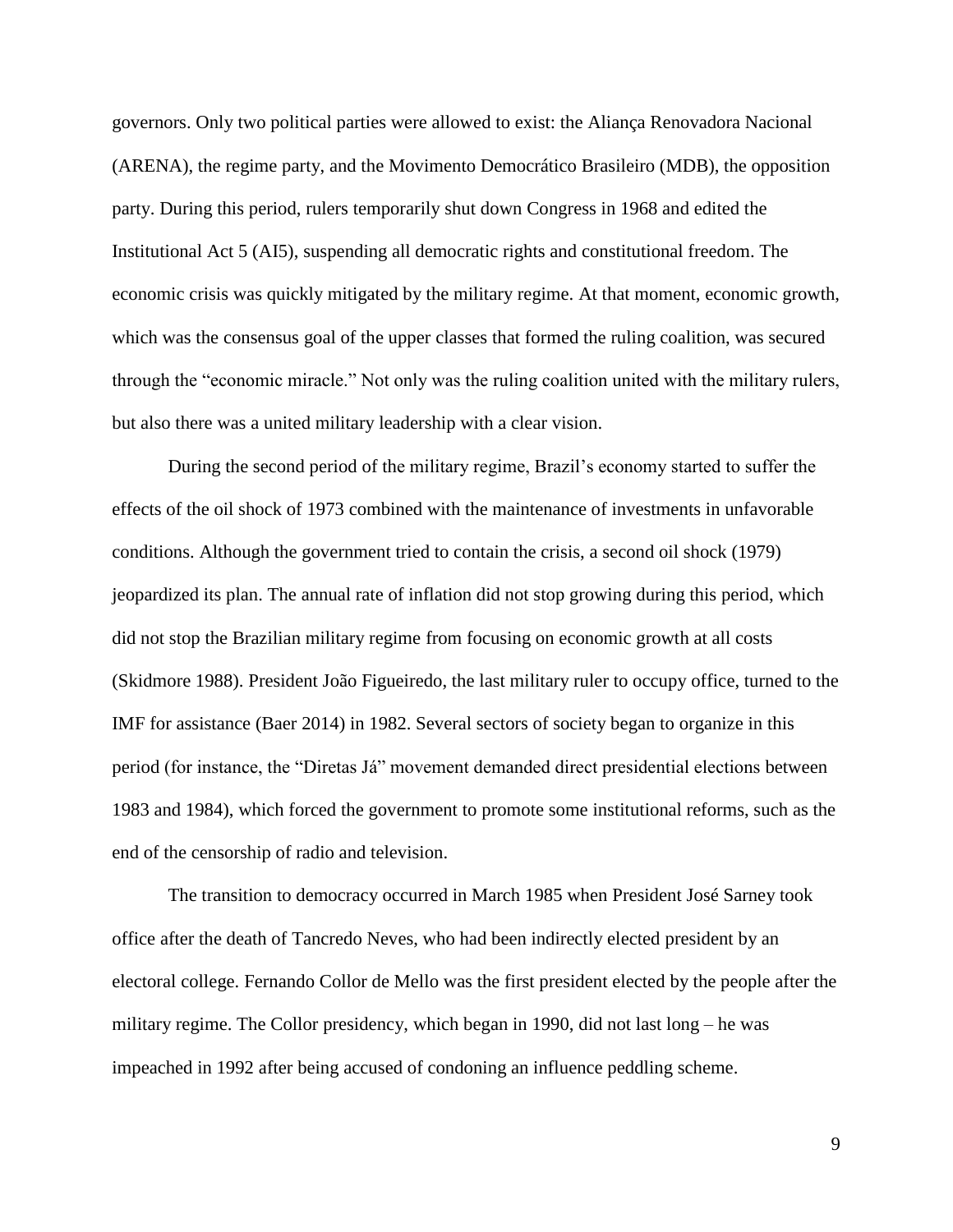From 1985 to 1994, Brazil had four different currencies (Cruzado, Cruzado Novo,

Cruzeiro, and Cruzeiro Real). The country suffered with hyperinflation that reached levels as high as of 81.3% in a single month in 1990 (Bresser Pereira and Nakano 1991). When vicepresident Itamar Franco took office in 1992, sociologist Fernando Henrique Cardoso became his finance minister. Responsible for the design and implementation of "Plano Real", a plan that stabilized the Brazilian economy and introduced the Real as the country's currency, Cardoso ran for presidency and was elected in 1995.

As president, he embraced austerity with great vigor,<sup>1</sup> especially after the world financial crises that started in Asia, hit Russia, and then Brazil between 1997 and 1999 (Skidmore et al. 2010). During the period of economic crisis, Cardoso was pressured by the IMF to make broad cuts in public spending and to raise taxes and interest rates once again. In order to support the Real, the Brazilian government signed an agreement in November 1998 with the IMF, the World Bank, and the U.S. government that provided the country with US\$ 41.5 billion.

The economic crises were gone by the time President Luiz Inácio Lula da Silva, from the Worker's Party, took office in 2003, but he suffered substantial pressure from international financial circles to maintain the orthodox macroeconomic policies of the Cardoso administration – which he did. The Lula administration achieved satisfactory budget surplus in its first two years as required by the IMF, and paid off its debt in full with the organization by 2005, two years ahead of schedule (Skidmore et al. 2010). The commodities boom in the 2000s

 $\overline{a}$ 

<sup>&</sup>lt;sup>1</sup> Nevertheless, the Cardoso administration promoted a moderate push to strengthen elementary education and attempted to conduct pension and tax reforms. He also enacted policies in social assistance, such as the Bolsa Escola and the Comunidade Solidária, but the reach of these policies was not substantial (Huber and Stephens 2012).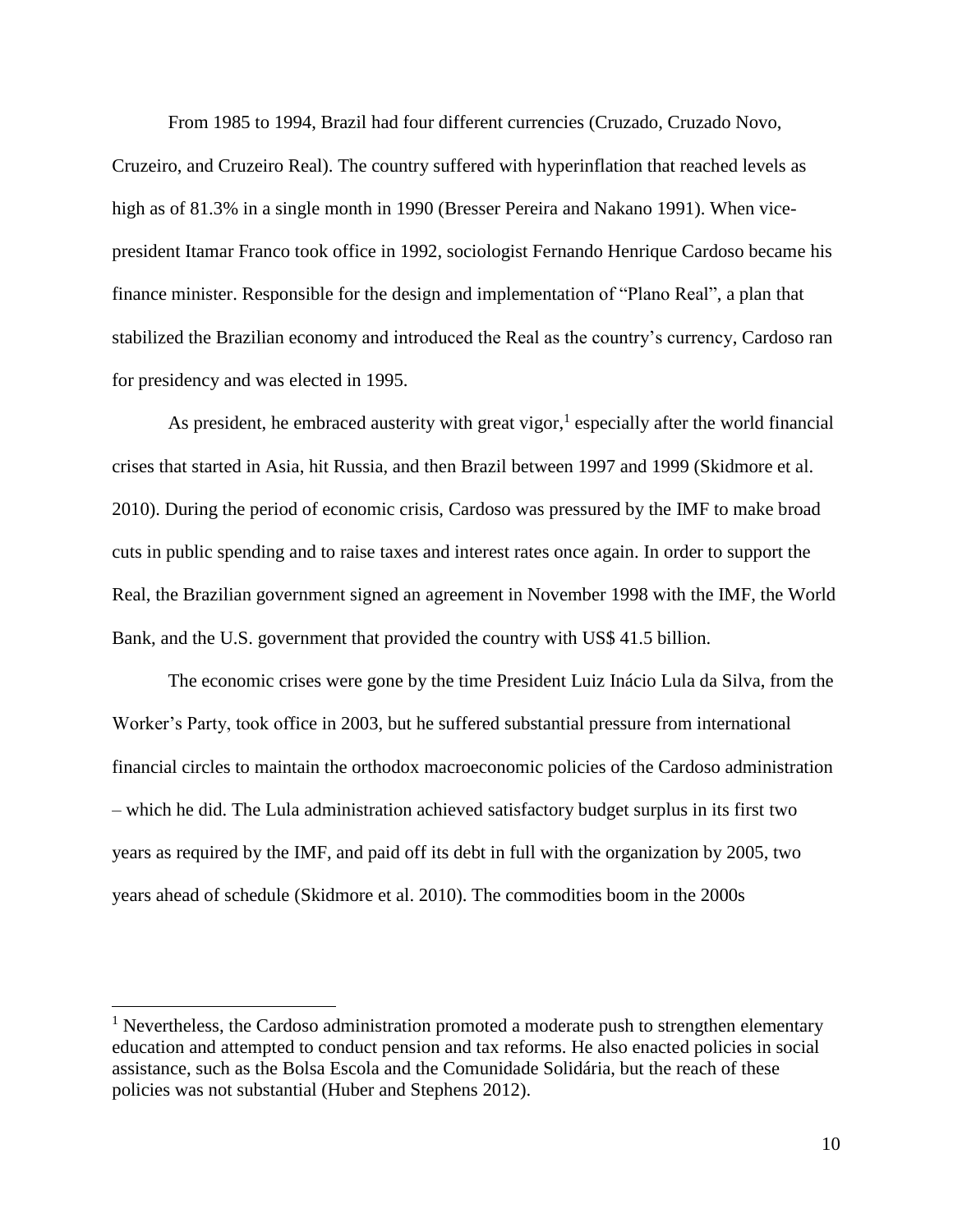strengthened the economy (Skidmore et al. 2010) and reduced economic constraints on policymaking (Huber and Stephens 2012).

### *The budgetary process*

The military government used constitutional amendments, institutional acts, and executive decrees to reduce in great depth the roles of the legislatures and the judiciary (Skidmore 1988). Particularly in the case of budgeting, the First Institutional Act, issued by General Arthur da Costa e Silva in 1964 before the nomination of General Humberto de Castello Branco as the first military president, established that the president would have exclusive power to propose expenditure bills to Congress, which could not increase any spending item (Skidmore 1988). Afterward, the Constitution of 1967 deliberately isolated legislators from decision-making in terms of budgeting. This pattern would be maintained until the end of the military regime.

The Constitution of 1988, approved three years after democratization, maintained strong presidential powers for Brazilian presidents that were inherited from the military regime (Alston et al. 2006). Presidents enjoy several prerogatives in policymaking, including the exclusive right to initiate new budgetary legislation. Every year, the budgetary law is drafted by the executive and referred to the congressional Budget Committee to be approved by legislators. Although the congressional majority has the right to amend the bill, it is the executive who determines which amendments are appropriated, since they have to be compatible with both a multi-year budget plan elaborated on by the executive as well as with a law on budgetary guidelines (Alston et al. 2006: 19-20). In other words, legislators do not have the power to authorize expenditures; they can only reallocate public investment after the executive has defined the priority areas. Rocha (2008) argues that even this reallocation power is restricted, and it was remarkably so during the periods of economic crises that took place during the 1990s.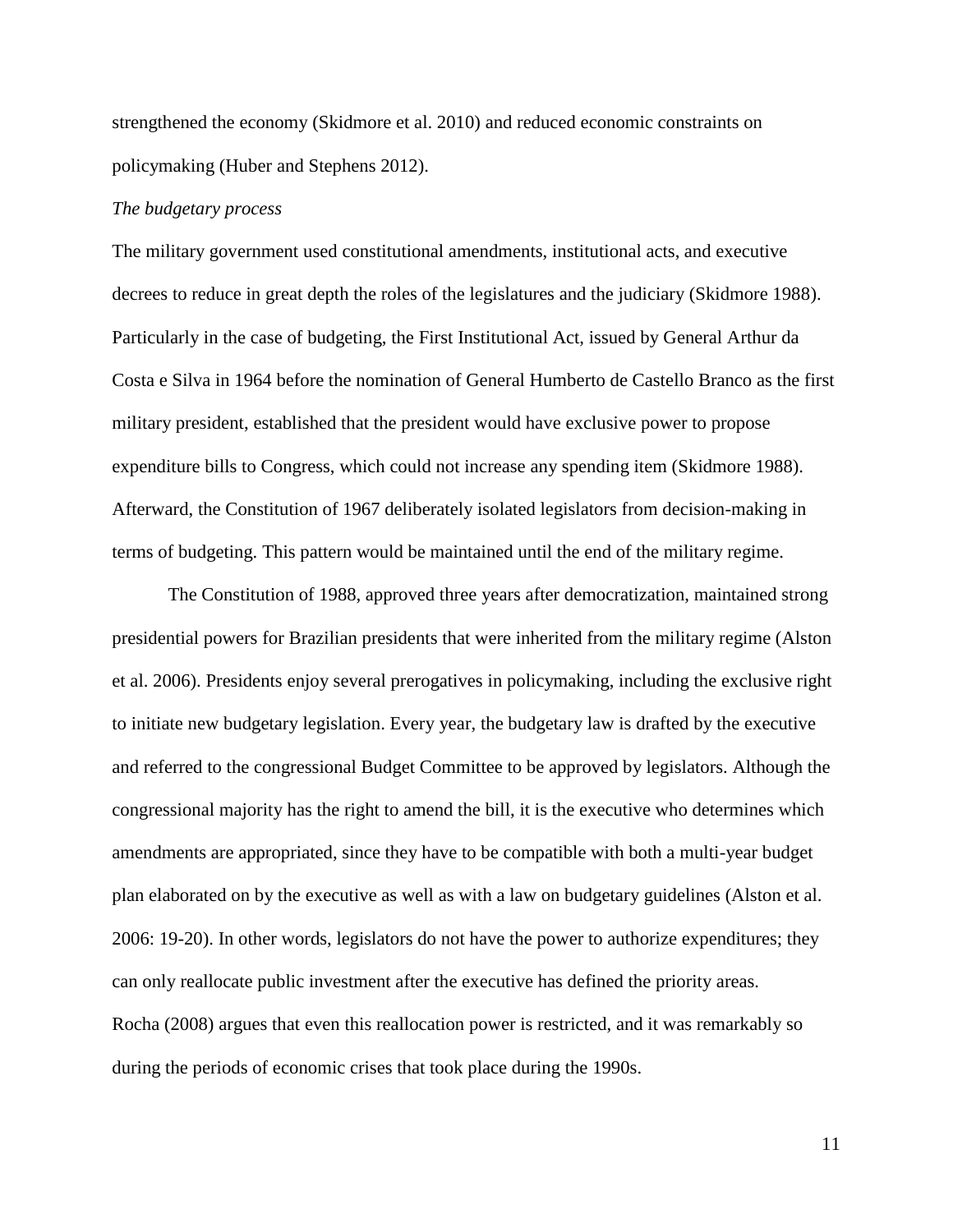*Data*

 $\overline{a}$ 

Our dataset is comprised of the available authorized budget data reported by the IBGE from 1964 to 1985 and the authorized budget data reported in the Brazilian Budgetary Law (Lei Orçamentária Anual, LOA) from 1995 to 2010. The data have been converted into 2014 Reais  $(R\$ <sup>2</sup> and are listed by topic codes that cover the executive, legislative, and judicial branches and their subtopics. We rely on different sources of data because the Brazilian Institute of Geography and Statistics (IBGE) does not report the authorized budget, but the executed budget, from 2001 on. The IBGE and LOA data sets are nevertheless comparable, since both data sets report budget authority data. Table 1 shows the total number of observations and the average annual spending, divided by administration. This reveals the tremendous growth of the Brazilian government. Annual spending in the most recent period is over 100 times what was spent in the average year during the 1960s, after adjusting for inflation.

<sup>&</sup>lt;sup>2</sup> The formulas for monetary and inflation adjustment were calculated based on the dates of approval of the LOAs.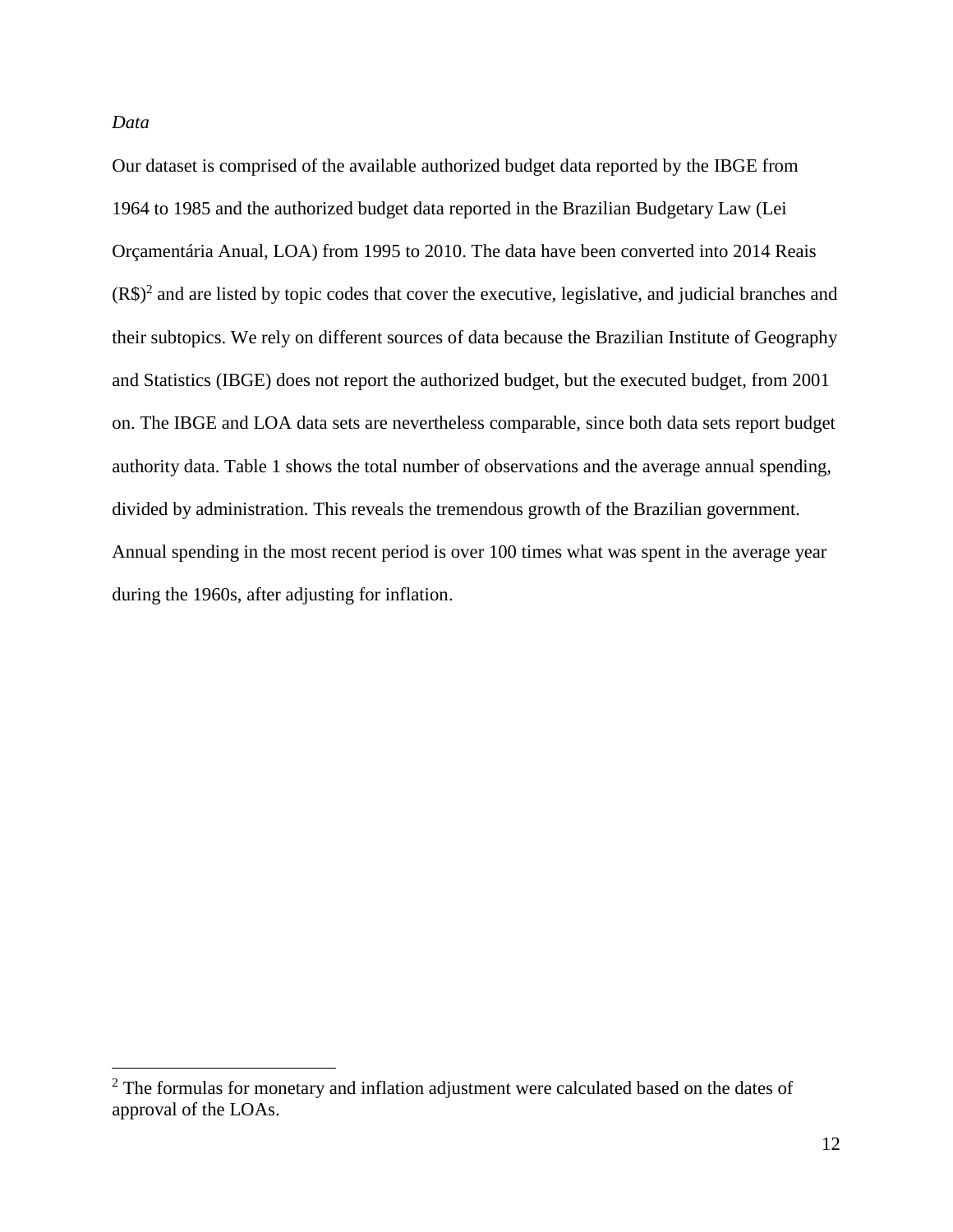| Administration       | Years     | Observations | <b>Average Annual Spending</b> |
|----------------------|-----------|--------------|--------------------------------|
| <b>Authoritarian</b> |           |              |                                |
| Period 1             | 1964-1974 | 318          | 21.29                          |
| Period 2             | 1975-1985 | 341          | 111.10                         |
| <b>Democratic</b>    |           |              |                                |
| Cardoso              | 1995-2002 | 320          | 1,598.77                       |
| Lula                 | 2003-2011 | 349          | 2,251.54                       |
| Total                | 1964-2011 | 1,328        | 686.36                         |

Table 1. Budget Data by Period

 $\overline{a}$ 

Note: Data is missing between 1986 and 1994. Average annual spending is shown in billions of 2014 Reais.

We do not investigate public budgeting during the period in which Brazil was drafting its new constitution or the first years after democratization (1986 to 1994). The forum established for the elaboration of the constitution ("Assembleia Constituinte") had unmatched institutional rules as compared to those established after 1988, when the constitution was implemented. In relation to the first years of democratization, the existing IBGE budget data for the period of 1986-1994 are not entirely reliable. For instance, Brown (2002) finds that the country's debt crisis led to accounting changes that render comparisons after 1987 very difficult. As indicated by our data set, this limitation is only circumvented with the establishment of the Real plan in 1994.

Altogether, the dataset has 113 different budget categories, which are all the categories reported in the IBGE and in the LOA data sets for both periods. The sum of budget categories reported for each year yields the total budget of each year.<sup>3</sup> While 113 categories existed during the time period of our study, not all categories exist in each year. Rather, categories vary across

 $3$  In order to calculate the total budget for each year, one needs to exclude the following categories: 10000 (Executive Branch), 30000 (Legislative Branch as reported in the authoritarian period) 30500 (Legislative Branch as reported in the democratic period), 50000 (Judicial Branch), and 90400 (Other expenses). These categories represent the sum of several subcategories, which are included separately and are therefore redundant.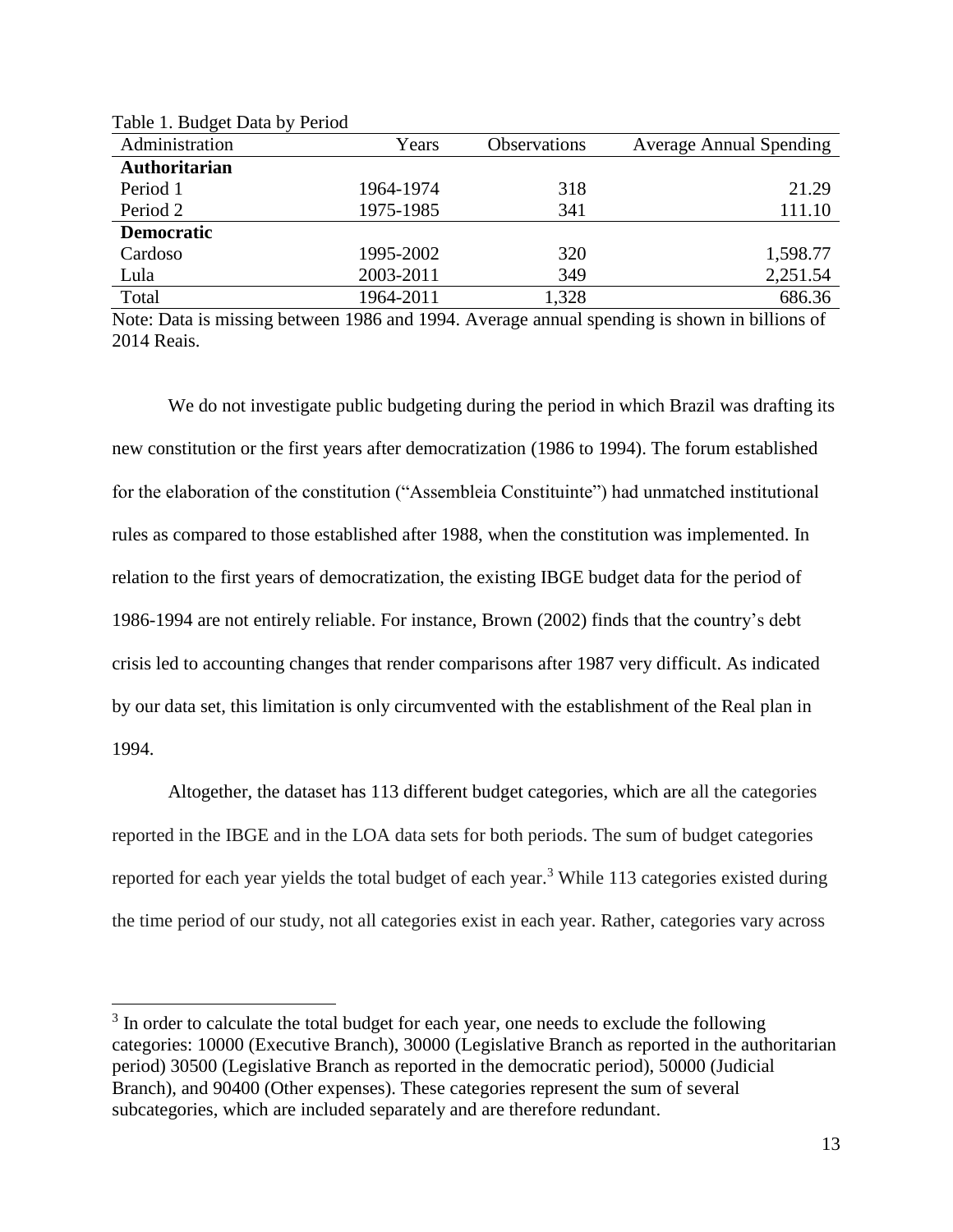and within political regimes because the Brazilian government altered them throughout the years. These modifications occur in the democratic period because the president has the power to create, modify or extinguish ministries, secretaries, and public administration bodies through special legislation. To illustrate, the budget category that represents the expenses of the Ministry of Agriculture takes on the following names in the data set: "Ministério da Agricultura," "Ministério da Agricultura, Abastecimento e Reforma Agrária," "Ministério da Agricultura e do Abastecimento," "Ministério da Agricultura, Pecuária e Abastecimento," and "Ministério do Desenvolvimento Agrário." These differences are not limited to nomenclature, but reflect substantive changes in the scope and purpose of the Ministry of Agriculture. Figure 1 shows the total number of categories for every year of data – the observed decreases or increases result either from the introduction of new budget categories or from the fact that some categories are not reported for all years. We are particularly concerned with changes in these reporting categories because we want to ensure that any changes in spending are true changes, not artifacts of the fact that the spending categories may have changed between two years. So we must first identify the set of budget categories that are consistently defined between any two years. As a first step, Figure 1 shows how many categories are present in each annual budget.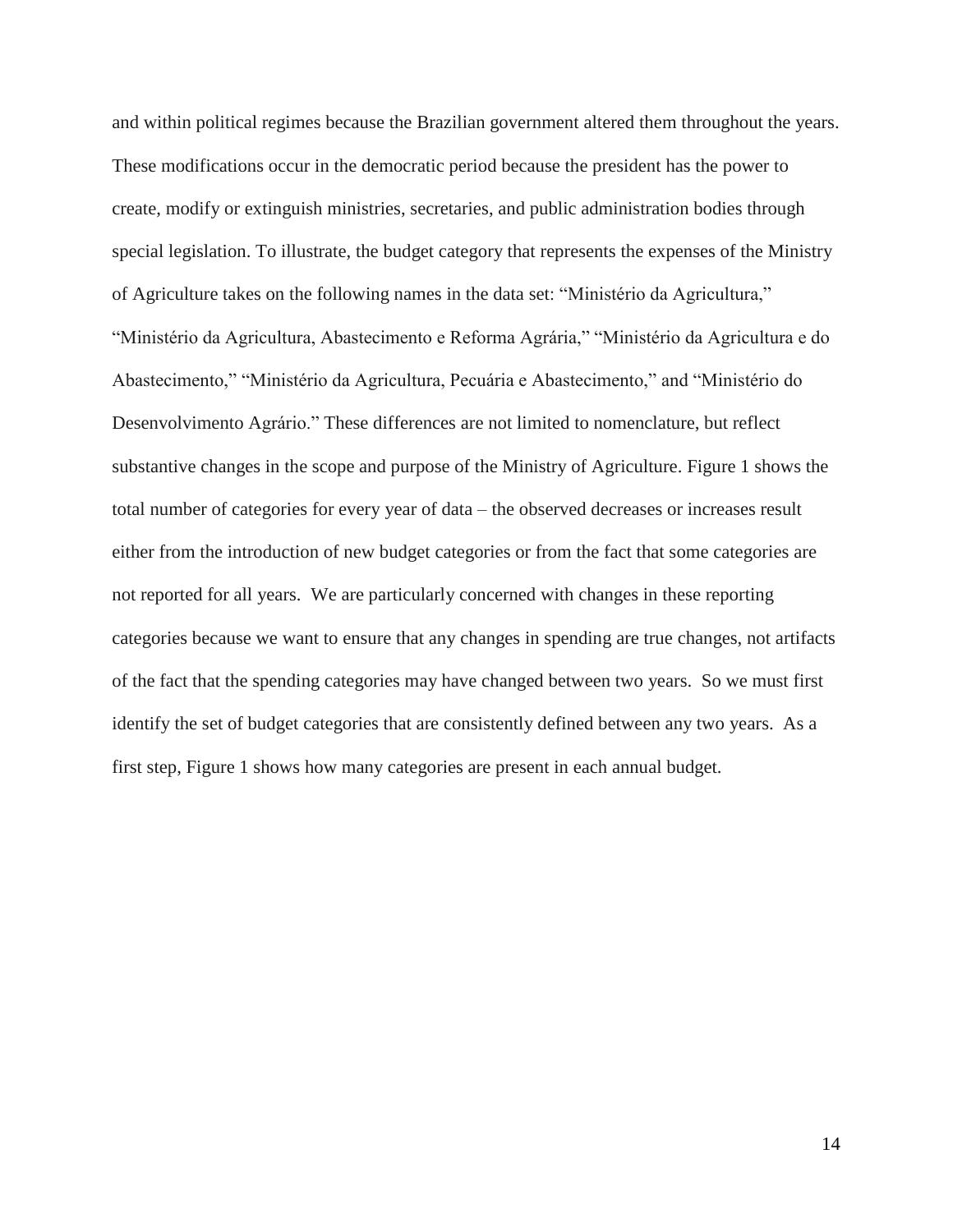

Figure 1. Annual Number of Budget Categories in Brazilian Budget

Figure 2 indicates the percentage of total spending that is reported in new categories. Clearly the Brazilian budget underwent major revisions in 1968 and 1975, corresponding to a dramatic increase in new spending programs by the military regime. There were two substantial modifications in the number of budget categories during the democratic period (1995-2010), each of which occurred under a different political party rule. We observe substantial decreases in the number of categories in 2002-2003, at the time when Lula (PT) took office and Cardoso (PSDB) stepped out of office; and in 2007-2008, at the beginning of Lula's second term as president. Although the first decrease seems to suggest that the inconsistencies in budget categories are associated with changes in party rule, the second indicates the inconsistency can also be brought about ministerial reforms. In both periods, only up to ten percent of the total budget was reported in new categories, as indicated by Figure 2, so these reforms were not as dramatic as those during the authoritarian period. Over time, the reporting of the Brazilian budget appears to be stabilizing. With the exception of 1968, however, never do the changes in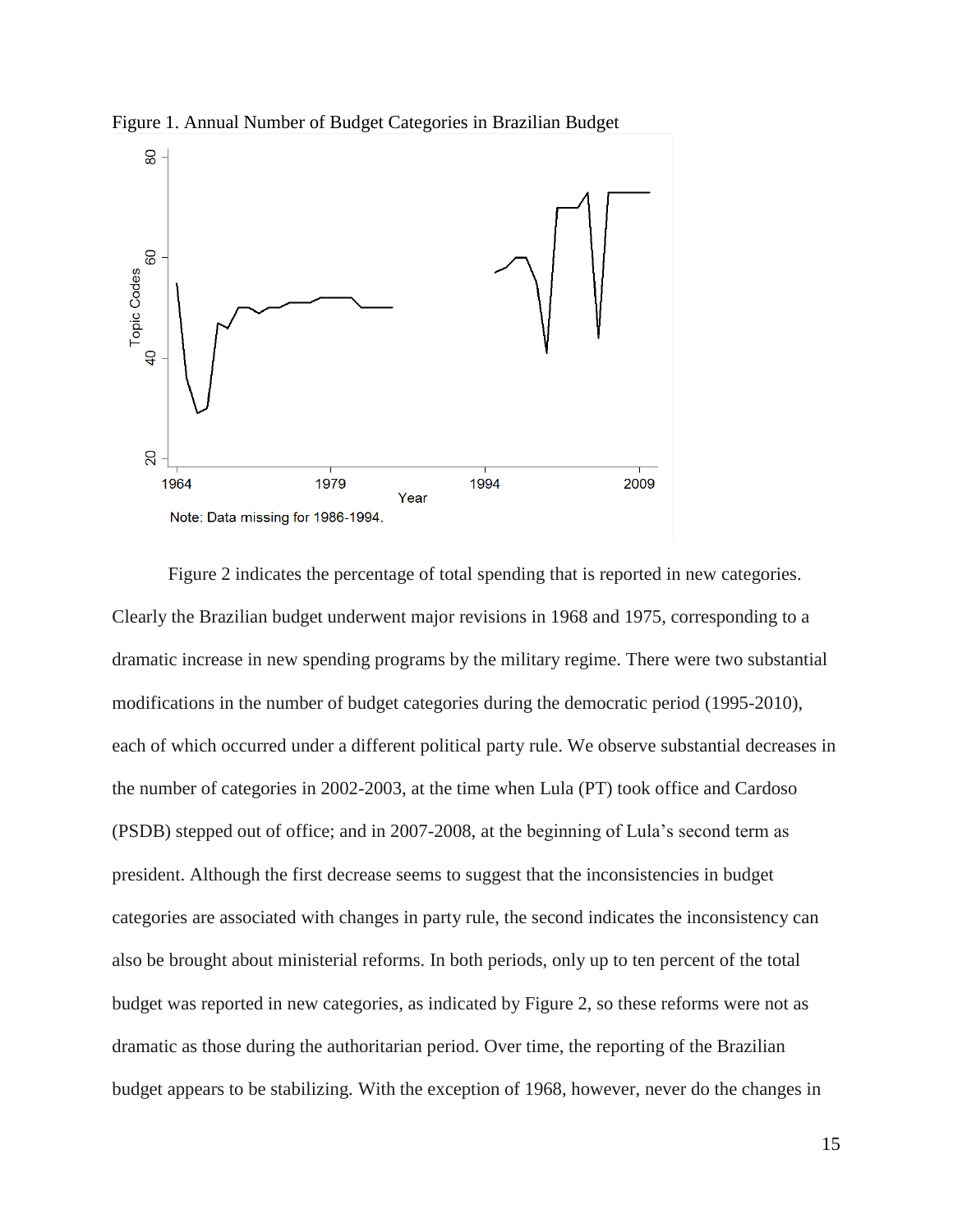classifications affect more than 10 percent of the budget, and typically the number is far lower than this.



Figure 2. Annual Spending and Percent of Total Spending in New Budget Categories

Note: Data missing for 1986-1994.

Figure 3 presents annual spending by branch of government. While spending on presidency surpasses spending on other branches of government in most periods of the authoritarian regime, it is more volatile during the democratic years. Spending on justice is the top priority in several periods of the democratic governments, and spending on the two houses of Congress is constantly demoted as third and fourth priorities. The sharp decrease in spending on presidency observed between 1995 and 1996 mimics the decline observed in the total budget within the same period (Figure 2). When approving the 1996 budgetary law, the Cardoso administration promoted budget cuts to avoid a public sector deficit estimated to be of R\$ 20 million. In fact, the government was already attentive to the budget deficit at the time of the approval of the 1995 budgetary law.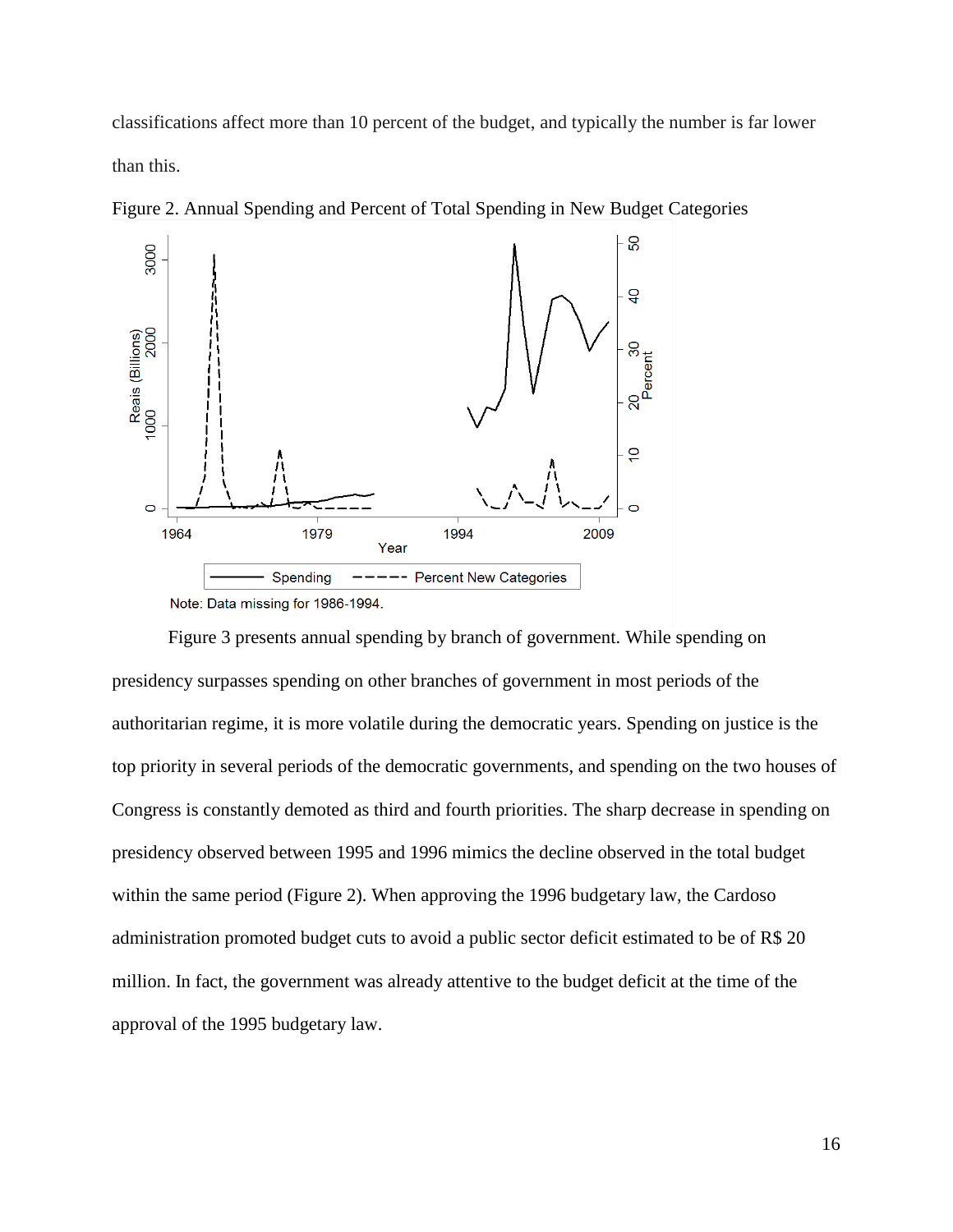Figure 3. Annual Spending by Government Branch



Note: Data missing for 1986-1994.

## **Patterns of Budgetary Change**

We calculate percent change values that indicate how much spending changed from one year to the next across the 113 spending categories. As discussed there is some inconsistency across budget categories. If a category had a change in its substantive definition in a certain year or was not reported in a certain year, we do not calculate a percent change value for that year. Consequently, although our data set is comprised of 1,328 observations (Table 1), we report 1,196 change values.

Our first step is to pool these values into a distribution and assess its shape (Figure 4). These percent change values simply represent the number of cases in which a given budget was changed by *x* percent, compared to its value in the previous year. Budgeting in Brazil follows a classic punctuated equilibrium pattern, with a tall central peak (indicating the predominance of incremental changes) and very wide tails (indicative of dramatic spending changes). L-kurtosis is a standardized version of kurtosis that is robust against the disproportionate effects of outlying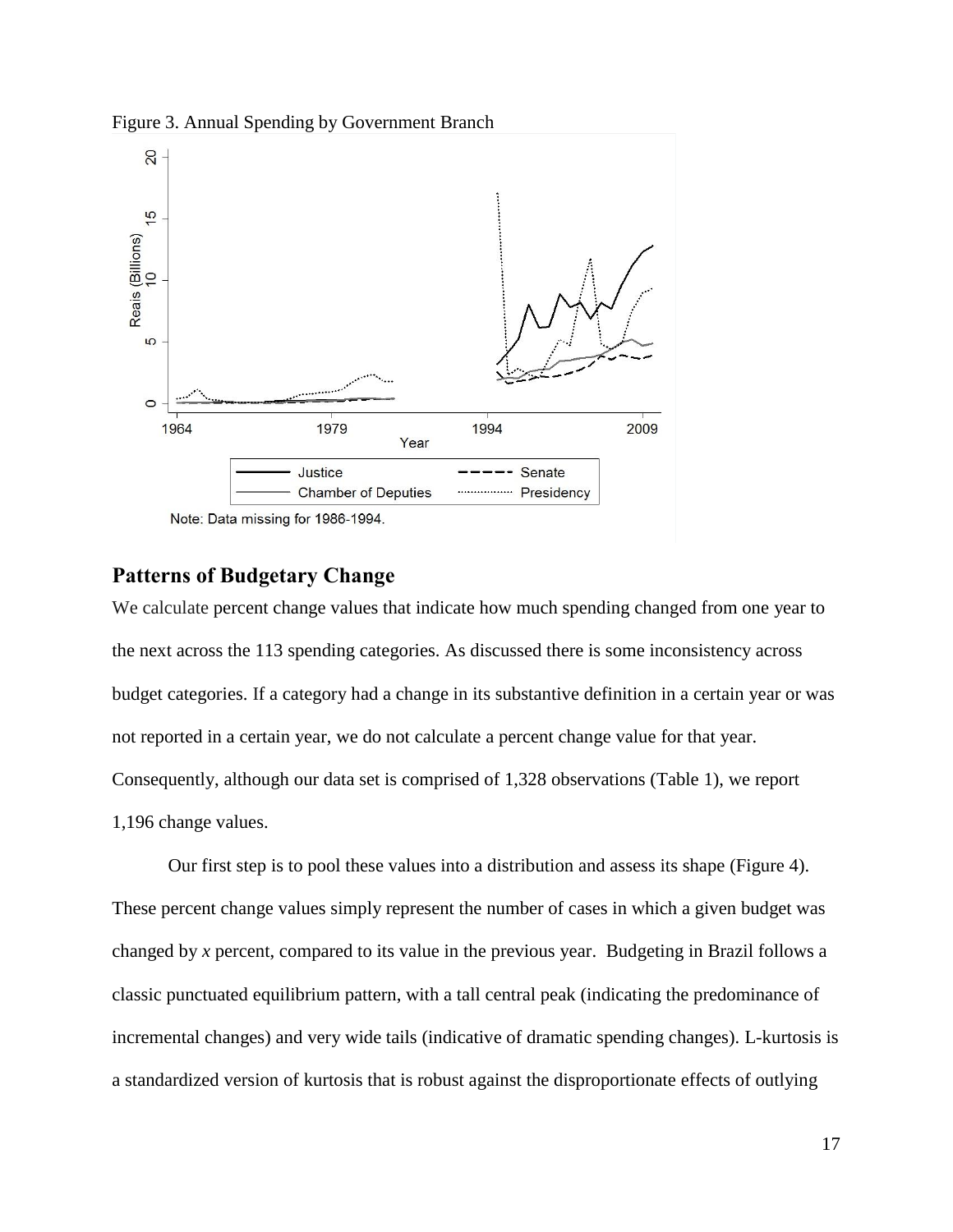values. A normal distribution has an l-kurtosis of 0.123, with higher values indicating greater leptokurtosis. The observed budget distribution has an l-kurtosis of 0.401, so the visual and empirical evidence point in the same direction.

Figure 4. Distribution of Percent Changes in Budgetary Allocations, 1964-2010



Figure 5 presents the test of our hypothesis. It divides the distribution in Figure 4 by the military and democratic periods. Both distributions have l-kurtosis values higher than 0.123, fat tails, and slender central peaks, suggesting that there is no fundamental difference between the budgetary processes of these periods. Change is erratic in both cases. However, comparison across periods provides support for our hypothesis. Punctuations are more frequent in authoritarian than democratic settings: in the case of Brazil, the l-kurtosis for the military regime is 0.409 and the l-kurtosis for the democratic period is 0.382. This difference is only modest, but in conjunction with the Lam and Chan result it points to systematic variance in the amount of friction operating on authoritarian and democratic regimes. Recall from Figure 3 and Table 1 above that the democratic period involves spending orders of magnitude larger than that from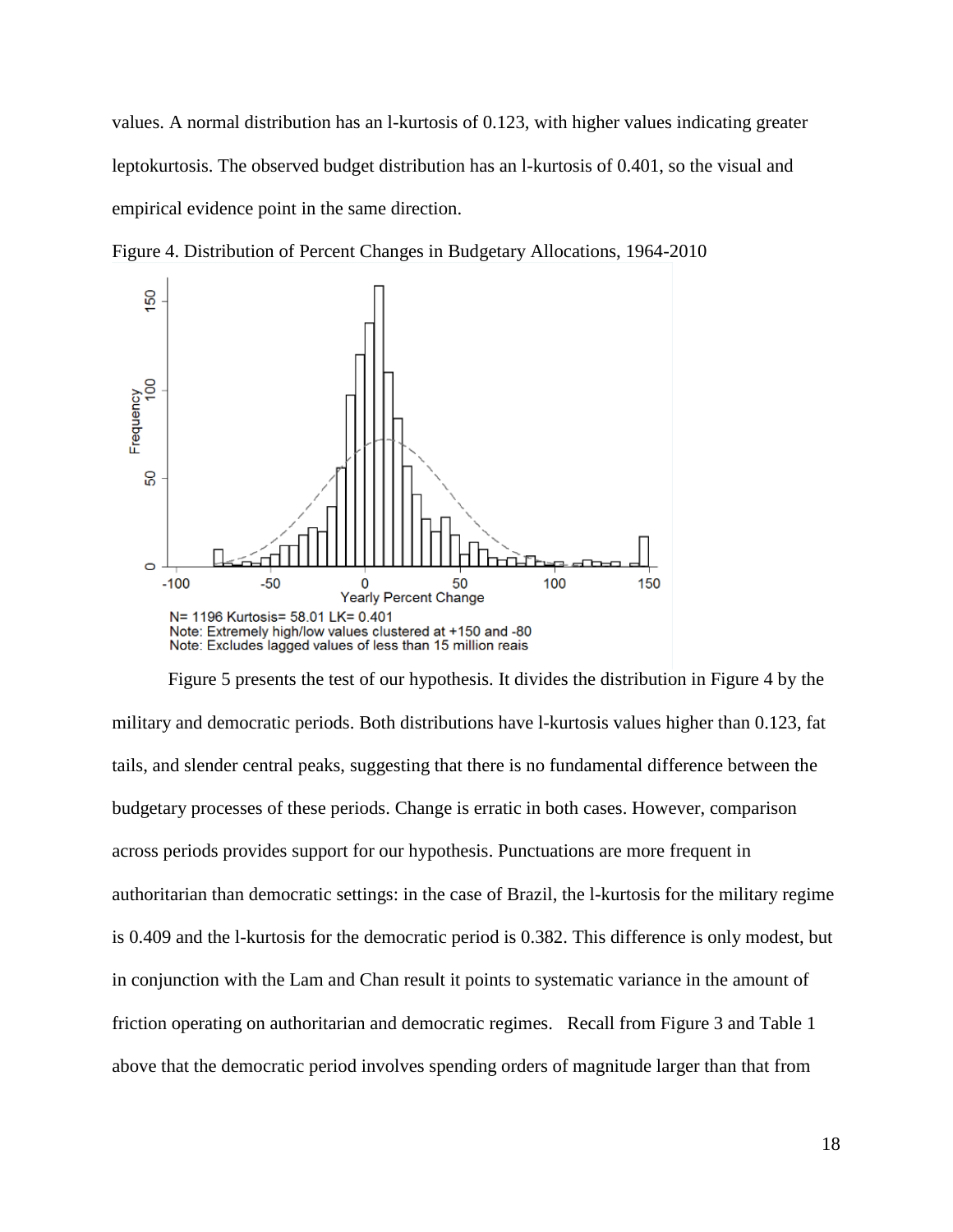under the dictators. In spite of the huge rise in the absolute size of the Brazilian budget, the distribution shows roughly similar levels of kurtosis.



Figure 5. Distributions of Percent Changes by Regime Type

Figure 6 assesses kurtosis on an annual basis, with the dashed horizontal lines indicating the mean kurtosis value for the two periods. These values are almost identical and a difference of means tests shows that they are not statistically distinguishable. We do however note an interesting departure from our findings and the Lam and Chan results. For Hong Kong, they found levels of kurtosis to be lower in the period before political transition. We show the opposite; the two highest l-kurtosis values in the entire series occur in the years preceding the transition to democracy.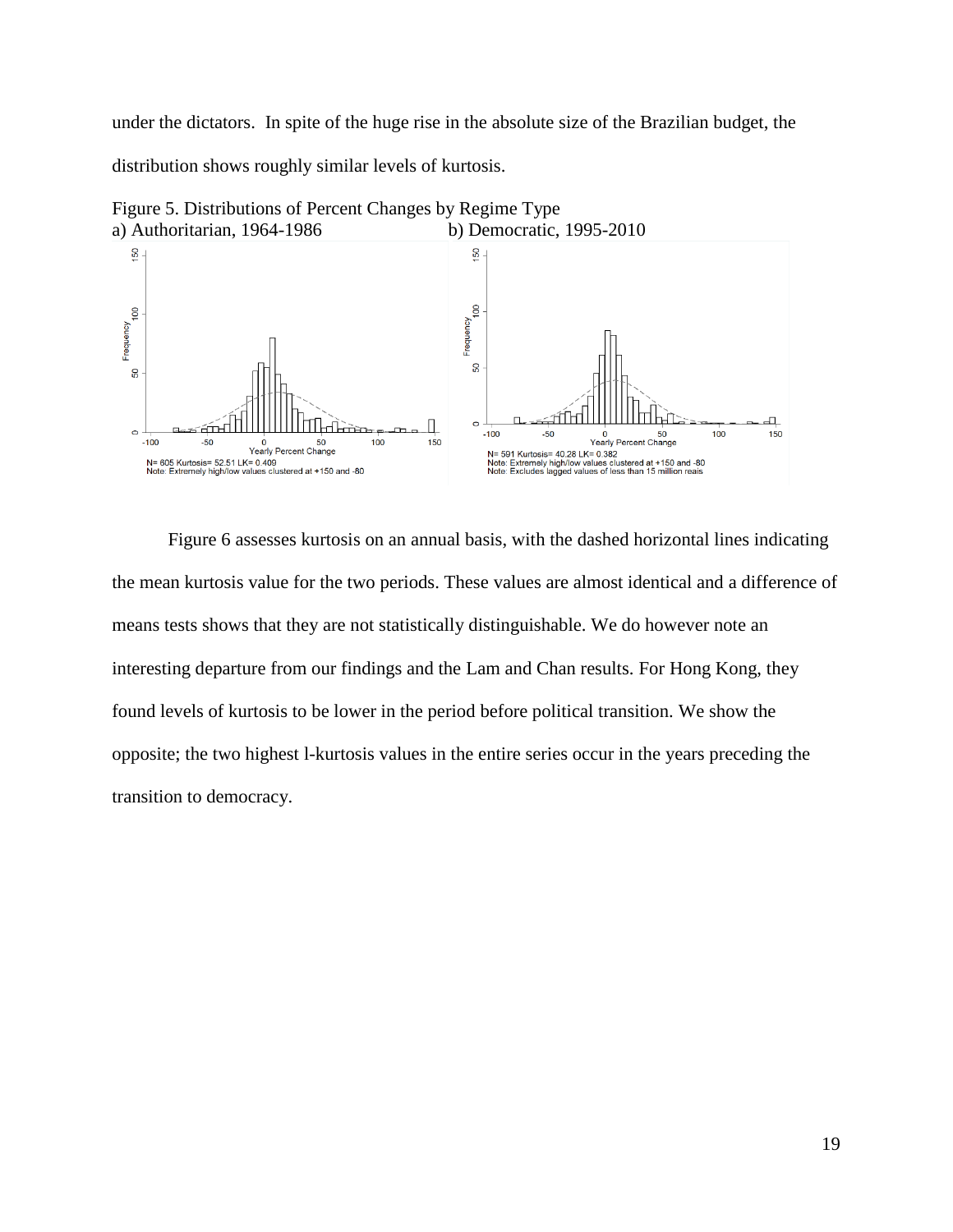$\overline{a}$ 



We suggest that the underlying processes behind the transition to democracy explain this difference. Colonial rulers in Hong Kong were interested in opening the regime to public consultation and increasing the level of institutional fragmentation and contention (Lam and Chan 2014). In Brazil, public consultation and institutional fragmentation were not fully instituted until the moment of transition. 4

Transitions from military regimes to democratic forms of government are not simply the product of the desire of rulers. They are the result of the complex interaction amongst splits in the elite level, economic crises and social unrest (Geddes 1999). In the context of these crises that build up to the period of transition, government officials in military regimes may feel forced to promote quicker and more forceful policy changes, addressing pressing social problems that

<sup>&</sup>lt;sup>4</sup> The institution of a multiparty system in 1980 was not the result of a desire to liberalize the political system. The intention of military rulers was to disperse the opposition – the view was that the two-party system tended to consolidate the power of the MDB (Skidmore 1989).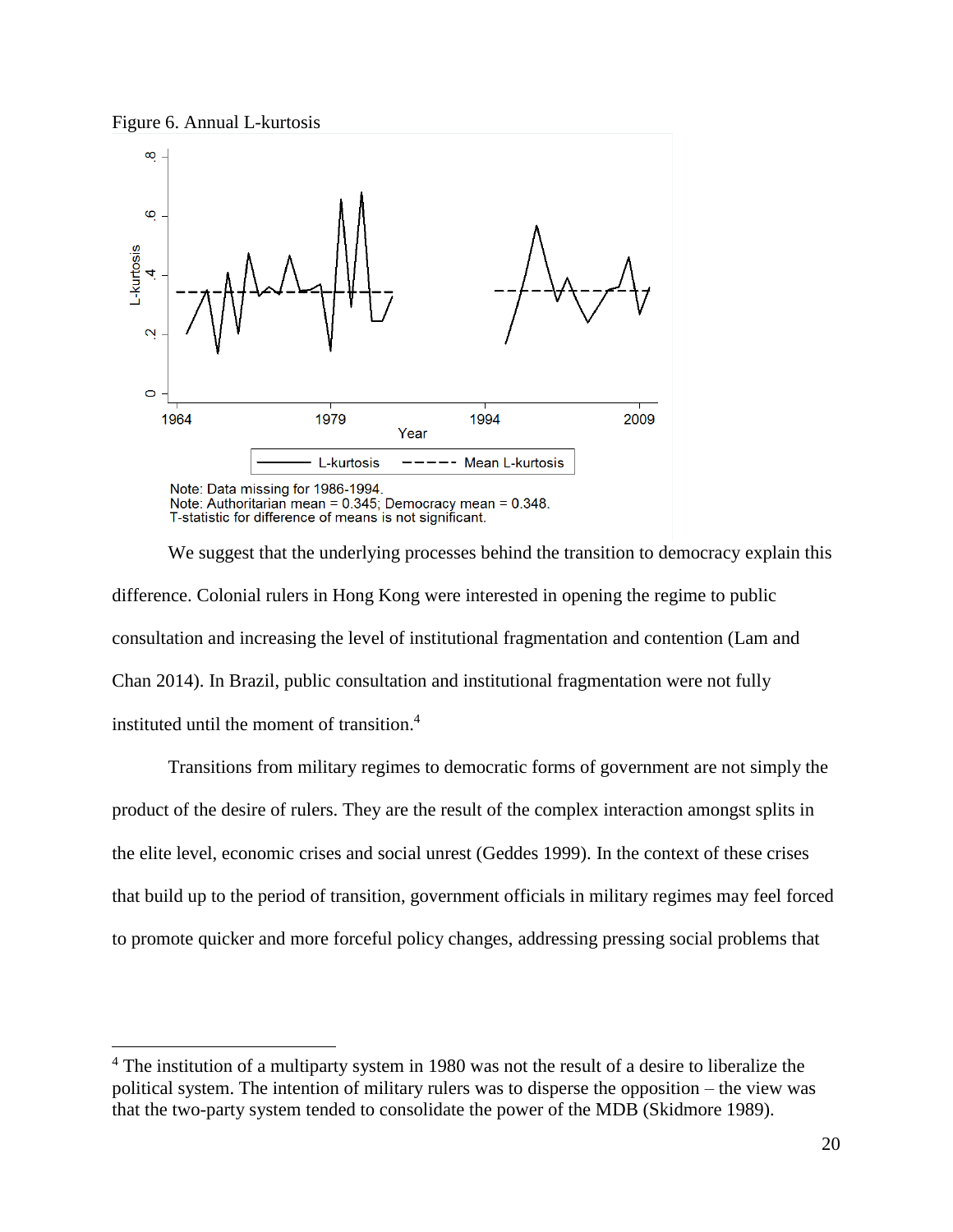were ignored when these threats were not present. These patterns could explain why we find higher levels of kurtosis in such context.

So while we find support for our hypothesis, we also stress the importance of testing PET in different authoritarian settings. Further research could build on previous comparative politics scholarship that suggests variation in the mechanisms by which democratic authoritarian regimes acquire information. With the purpose of identifying and managing sources of societal discontent, different regimes construct and utilize legislatures and multiparty elections, which still exist at the discretion of the authoritarian ruler (see Brancati 2014).

## **Future Research Approaches on Budgeting**

The Brazilian budget shows higher kurtosis during periods of authoritarianism. Taken together with the findings of Lam and Chan, the collective evidence points toward substantively important differences in levels of punctuation across political regimes. Pauw (2007) looked at just a few years of South African budgets, in the only study we know of in that political regime. Two patterns emerge, consistent with the findings of Jones et al. (2009): first, there does appear to be a "general law" of punctuation sin budgets. This is the most important insight in the literature, as it suggests that cognitive overload is universal. Cities, school districts, subnational governments, corporations, universities (see Epp 2014), many types of complex organizations have been found to show high values of kurtosis in their distributions of changes in budgets; this does, indeed, appear to be a general rule, a result of limited cognitive and institutional capacity colliding with the overwhelming complexity of the world around us. The second pattern is that organizations differ dramatically in the level of kurtosis their budget change distributions reveal. Figure 7 shows levels of L-Kurtosis for 27 Organization for Economic Cooperation and Development (OECD) countries. The OECD provides budget data for its member-states across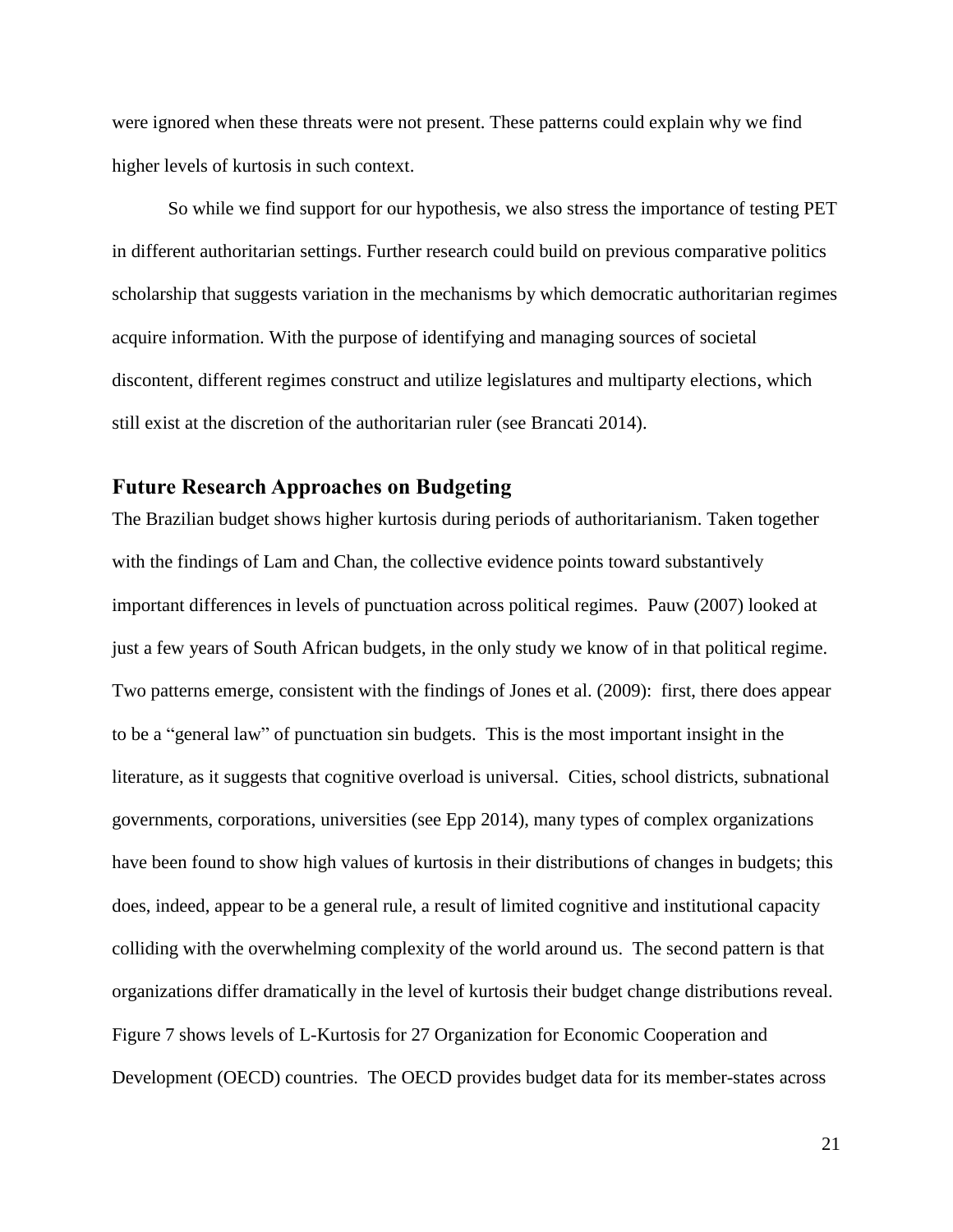ten commonly defined budget categories from 1990 to 2010, although some countries have data

for shorter periods.<sup>5</sup>

 $\overline{a}$ 

Figure 7. LK Scores by Country



The wide variation in LK scores suggest that there is significant country-level variation in kurtosis values in national budgets, variance that could be explained, perhaps, by institutional features related to the efficiency of government decision-making systems as well as by social

<sup>5</sup> We use these data only for illustration. A full test of these theories should use larger datasets to ensure greater reliability in the patterns, and the budget categories as defined by the national government, not those of an international standard, unless (as for the 50 US states) there is a previous agreement to create and report data consistently according to the same standard. When existing budgets are fit, ex-post, to an international reporting standard, we have little confidence that the classifications are done consistently over time, and therefore some large changes could be artifacts.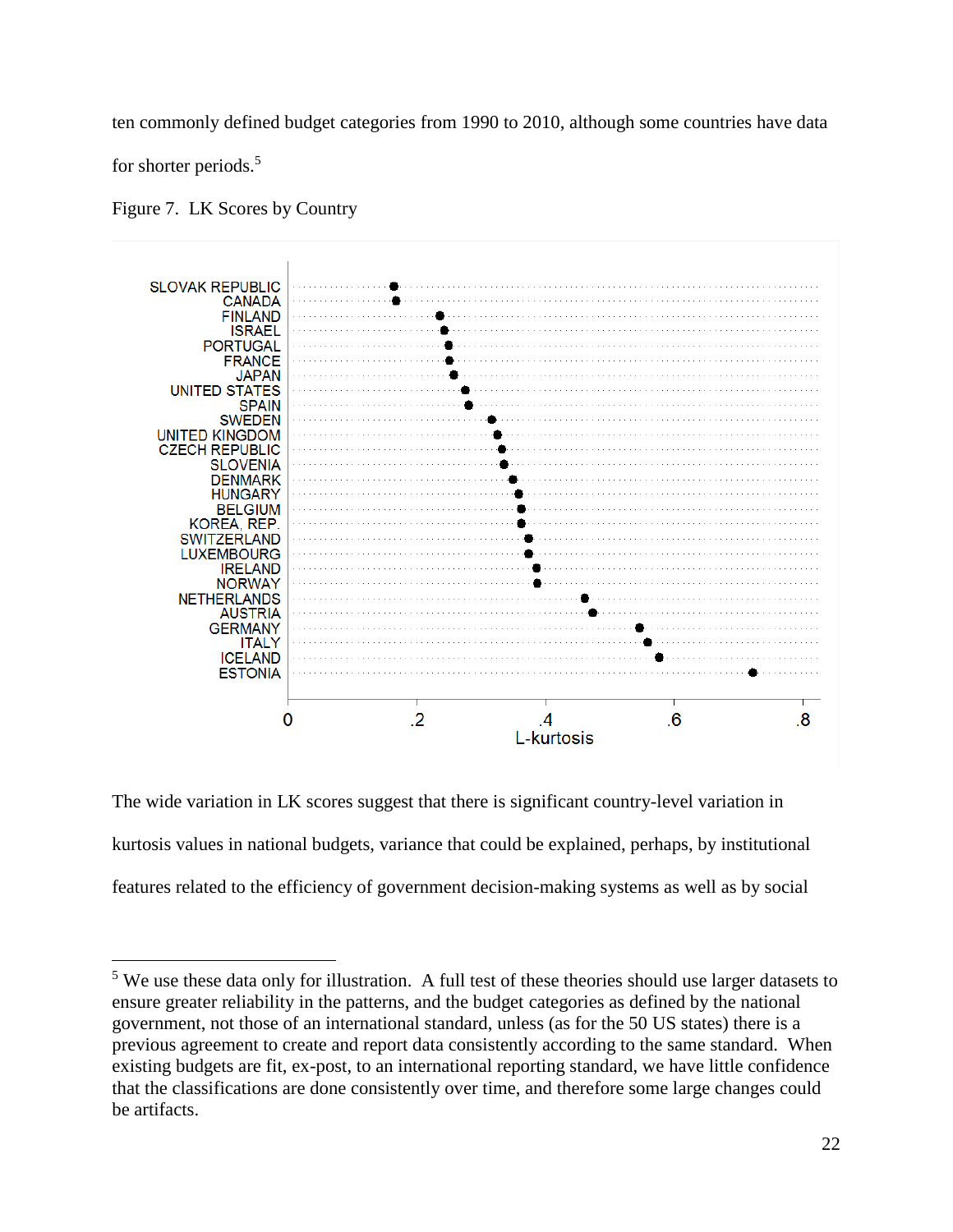factors relating to the transmission of information from society to those decision-making institutions. Democracies and autocracies may differ systematically across these dimensions in ways not fully understood, so we urge exploration of these effects using a broader range of governments, in particular beyond the western world, in order to explore these questions in greater detail. Jones et al. (2009, 870) showed that the seven countries in their sample had LK scores in the range of approximately .3 (for the UK) up to .6 (Belgium). The data in Figure 7 suggest that the wider the variation in countries, the wider the variation in outcomes. However, the OECD is an organization of democratic countries. We need wider-reaching data on budgets in non-democratic regimes in order to see if the levels of kurtosis observed in democracy is high or low relative to non-democratic systems. This is the next step in a literature that has so far not fully exploited the institutional differences that may explain the wide variation in levels of kurtosis observed across public budgets.

### **Conclusion**

A robust literature has now explored PET theory with regards to budgeting, but that literature has almost exclusively been focused on advanced industrial democracies, with some attention to subnational budgets (e.g., states, municipalities, and school districts) within these nations. Here we present just the second example of detailed attention to the shape of budgetary change in a nondemocratic setting, building on the work of Lam and Chan (2014). We hope to expand on this work which must first start with more data collection in non-democratic systems, and then to explore the various aspects of democratic and authoritarian states to gather information, and to act on it. These factors may well have counter-vailing effects which are poorly understood.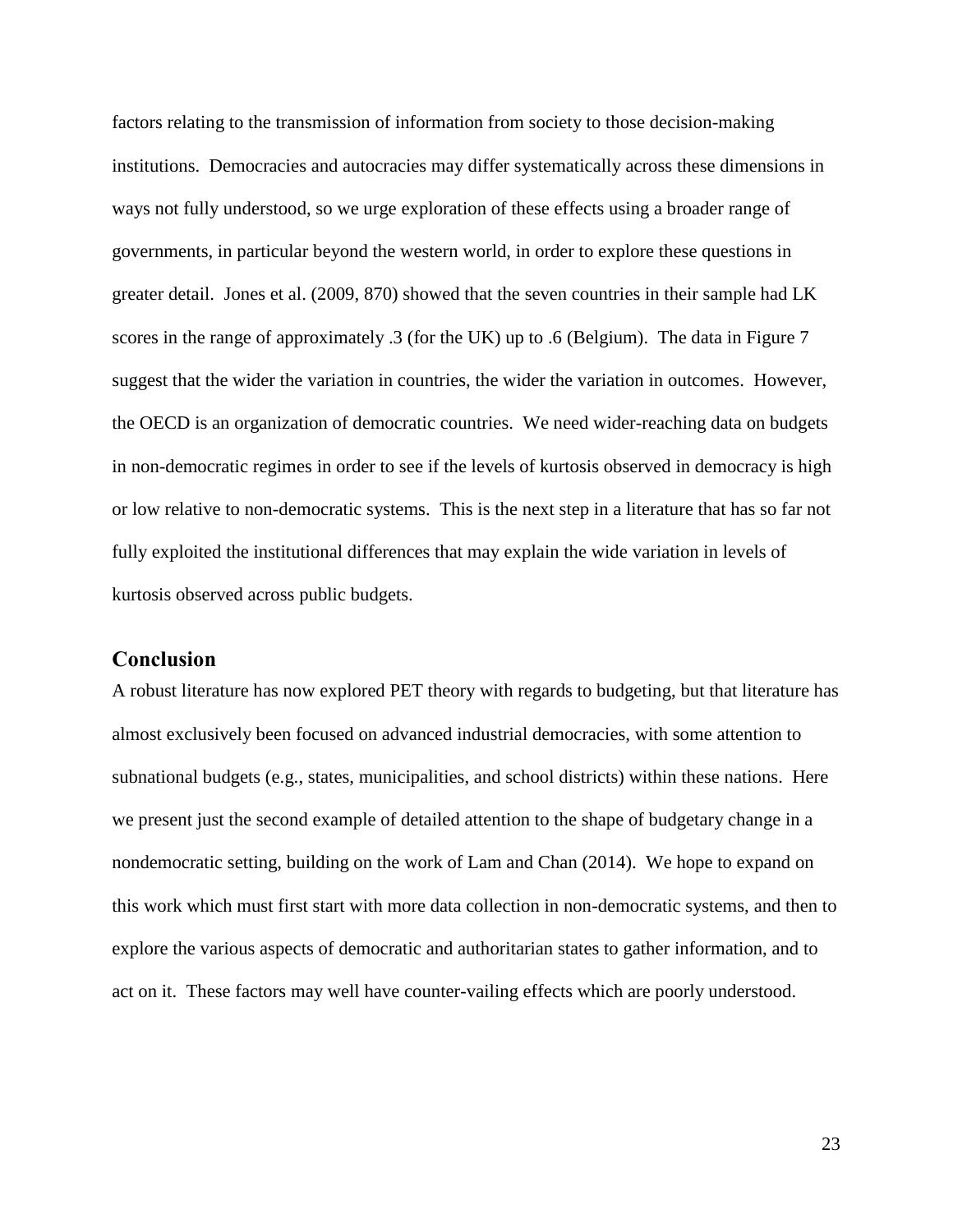## **References**

- Alston, Lee J., Marcus André Melo, Bernardo Mueller and Carlos Pereira. 2006. Political Institutions, Policymaking Processes and Policy Outcomes in Brazil. IDB Publications 39698, Inter-American Development Bank.
- Baer, Werner. 2014. *The Brazilian Economy – Growth and Development*. Colorado: Lynne Rienner Publishers.
- Baumgartner, Frank R., and Bryan D. Jones. 1993. *Agendas and Instability in American Politics*. Chicago: University of Chicago Press.
- Baumgartner, Frank R., Christian Breunig, Christoffer Green-Pedersen, Bryan D. Jones, Peter B. Mortensen, Michiel Neytemans, and Stefaan Walgrave. 2009. Punctuated Equilibrium in Comparative Perspective. *American Journal of Political Science* 53 (3): 602-619.
- Brancati, Dawn. 2014. Democratic Authoritarianism: Origins and Effects. *Annual Review of Political Science* 17:313–26.
- Breunig, Christian and Chris Koski. 2006. Punctuated Equilibria and Budgets in the American States. *Policy Studies Journal* 34: 363-79.
- Breunig, Christian, Koski, Chris, and Peter B. Mortensen. 2010. Stability and Punctuations in Public Spending: a Comparative Study of Budget Functions. *Journal of Public Administration Research and Theory* 20 (3): 703–722.
- Bresser Pereira, Luiz Carlos, and Yoshiaki Nakano. 1991. Hiperinflação e estabilização no Brasil: o primeiro Plano Collor. *Revista de Economia Política* 11(4): 89-114.
- Brownlee, Jason. 2007. *Authoritarianism in an Age of Democratization*. New York: Cambridge University Press.
- Brown, David S. 2002. Democracy, authoritarianism and education financing in Brazil. *Journal of Latin American Studies* 43, 115–141.
- Epp, Derek A. 2014. Punctuated Equilibrium and Market Processes. Manuscript. University of North Carolina.
- Geddes, Barbara. 1999. What Do We Know About Democratization After Twenty Years? *Annual Review of Political Science* 2:115.44
- Gandhi, Jennifer. 2008. *Political Institutions under Dictatorship*. New York: Cambridge University Press.
- Gandhi, Jennifer, and Adam Przeworski. 2007. Authoritarian institutions and the survival of autocrats. *Comparative Political. Studies* 40(11):1279–301.